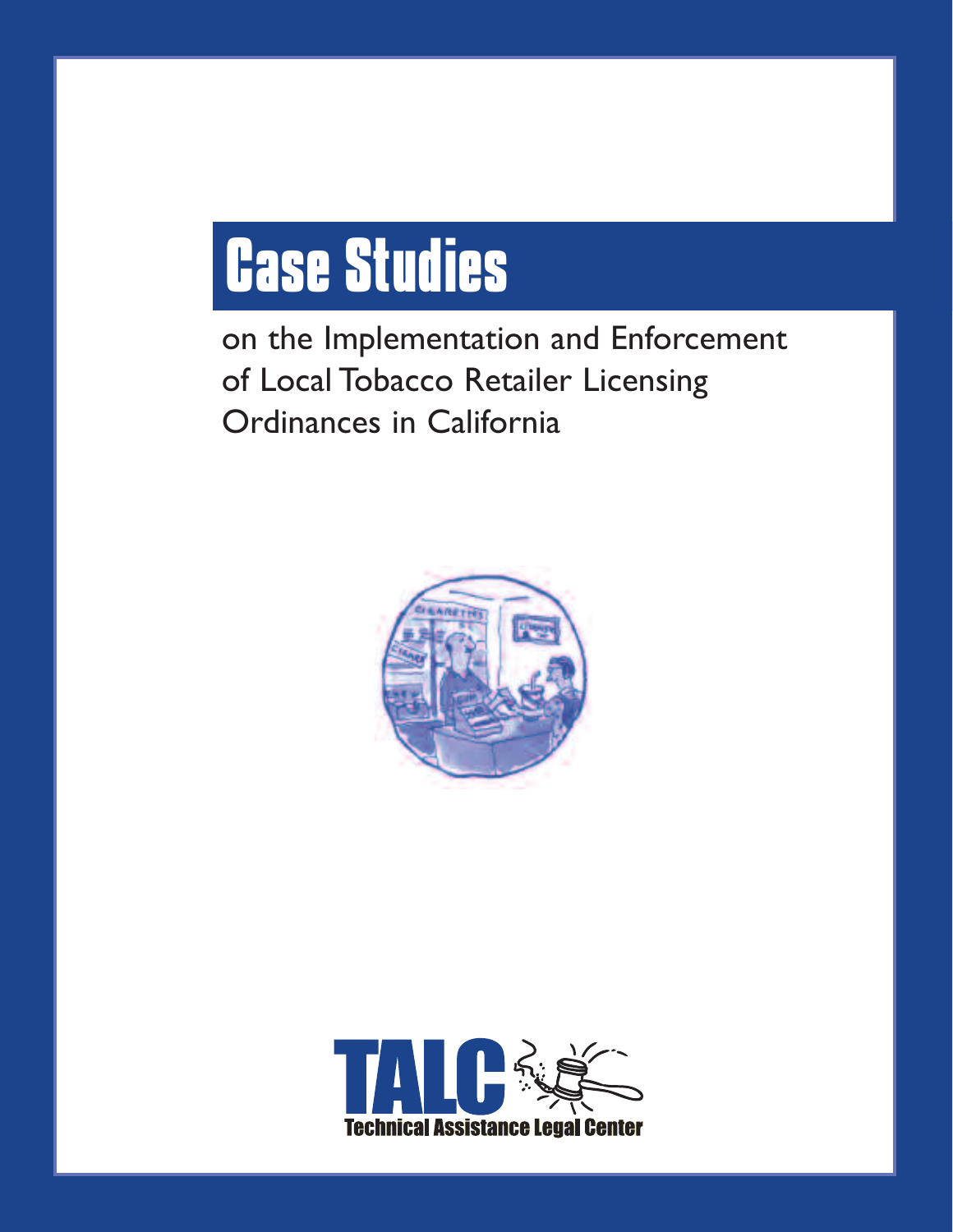This publication was developed by Ellen Feighery, a researcher with the Public Health Institute, and Samantha Graff, a staff attorney with the Technical Assistance Legal Center (TALC).

The authors wish to thank the lead agency staff in the four communities profiled in this publication for taking the time to share their stories. The authors also thank TALC staff for their vision and input throughout the process of developing of this report.

This publication is provided for general information only and is not offered or intended as legal advice. Readers should seek the advice of an attorney when confronted with legal issues, and attorneys should perform an independent evaluation of the issues raised in these materials.

This material was made possible by funds received from the California Department of Health Services, under contract #04-35336.

#### June 2006

*Illustrations by Janet Cleland*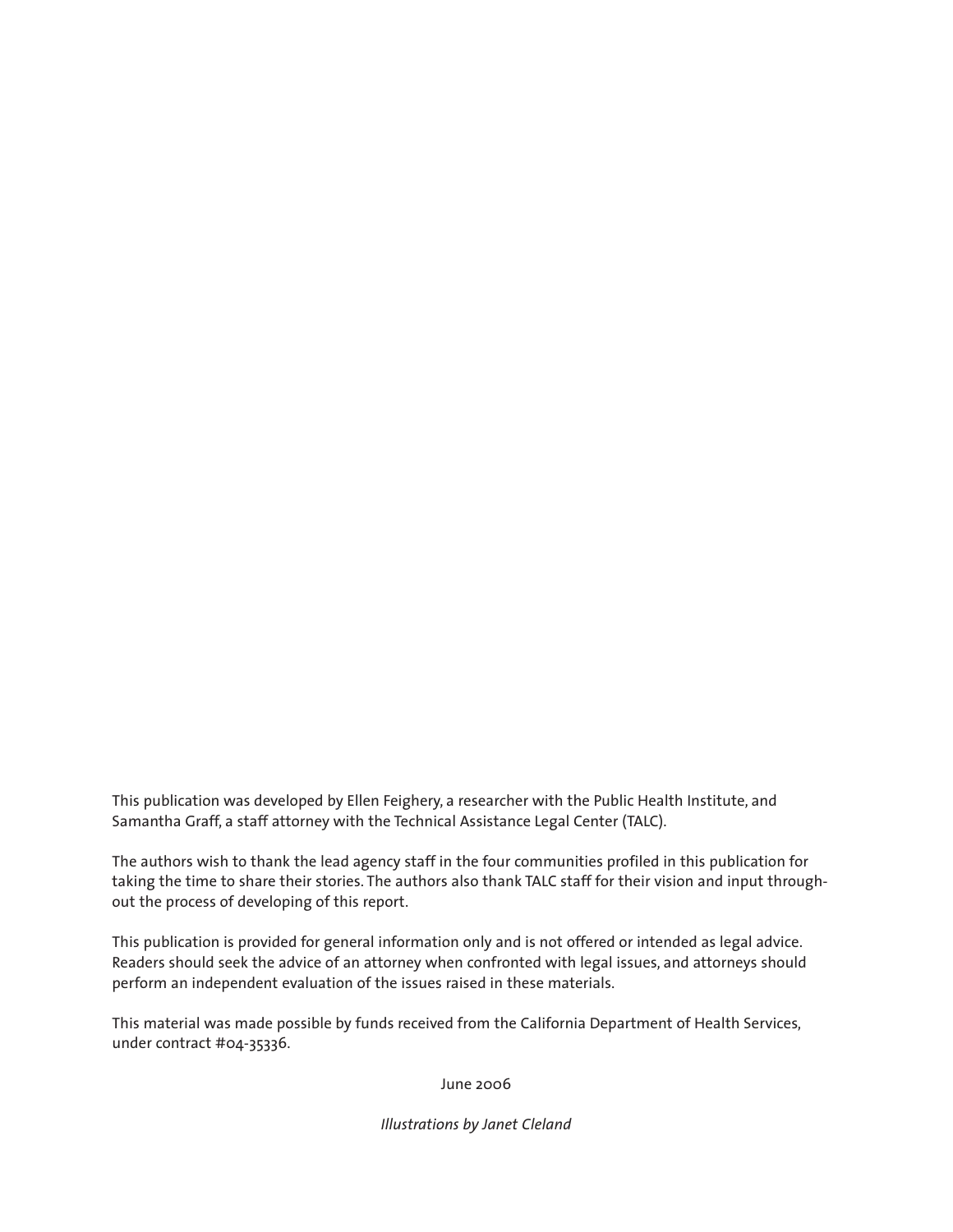## **TABLE OF CONTENTS**

| Chapter 1: An Overview of Laws Enforced via       |
|---------------------------------------------------|
| Chapter 2: Background on the Four Communities     |
| Chapter 3: Essential Preconditions for Active and |
|                                                   |
|                                                   |
|                                                   |
|                                                   |
|                                                   |
| Appendix A: Comparing the Four Communities'       |
|                                                   |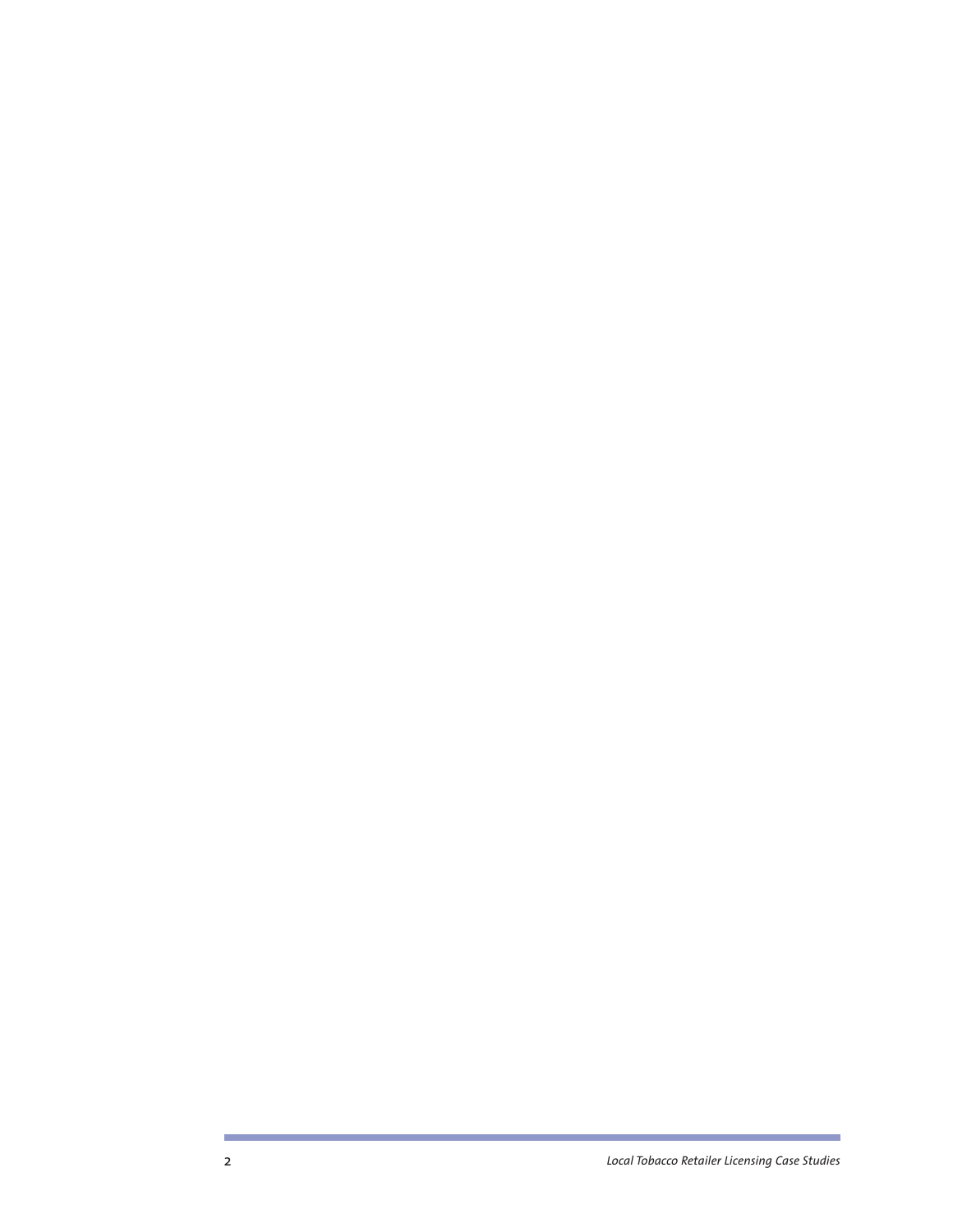## **INTRODUCTION**

Although the state of California requires a license to sell tobacco products, the state licensing law is not designed to address public health concerns, such as youth access to tobacco products. Communities across California have attempted to fill the void by adopting local tobacco retailer licensing ordinances.

Approximately 50 cities and counties in California currently have local ordinances, most of which (a) require retailers to obtain a license to sell tobacco products and (b) impose a suspension or revocation of the license when a retailer violates state or local laws related to the sale, distribution, or use of tobacco. But when it comes to implementing and enforcing the ordinances, the licensing programs that have emerged look remarkably different from one another.

To help understand the variety of local approaches to tobacco retailer licensing, the Technical Assistance Legal Center (TALC) studied four communities that are enforcing their local tobacco retailer licensing ordinances: Contra Costa County, Santa Barbara County, the City of Willits, and the City of Los Angeles. TALC chose these communities because they were among the first in California to suspend the tobacco licenses of retail outlets that violated sales-to-youth or other tobacco control laws.

The purpose of TALC's study was to examine the differences among the four licensing programs, analyze why they evolved differently, and explore the significance of the differences given that they all were reaching the ultimate goal of holding retailers accountable for violations of tobacco sales laws. Note that TALC focused its research on implementation and enforcement—not on the process of organizing the community around the passage of the ordinance.

This report summarizes the key elements of the four licensing programs as they were described in interviews with lead agency staff in the four communities. A major conclusion of the report is that there is no one "right way" to implement and enforce a local tobacco retailer licensing program. Each of the four communities tailored its licensing program to its unique political climate and the particular capabilities and resources of its local agencies.

This report is designed for advocates in communities that have recently adopted or are in the process of adopting tobacco retailer licensing ordinances.

- **Chapter 1** provides basic information about tobacco control laws that are enforced through local licensing ordinances.
- **Chapter 2** provides brief descriptions of the four communities featured in the report. **Chapter 3** highlights two major preconditions that lay the groundwork for active and effective enforcement: a committed lead agency and early planning for enforcement.
- **Chapter 4** describes a key decision that affects many aspects of enforcement in the four communities, namely whether sales-to-youth violations are prosecuted in court before license-related penalties are imposed on retailers.
- **Chapter 5** compares how the four communities administer their licensing programs.
- **Chapter 6** compares how the four communities monitor retailers for violations of tobacco control laws.
- **Chapter 7** compares how the four communities penalize retailers who are found to be out of compliance with the law.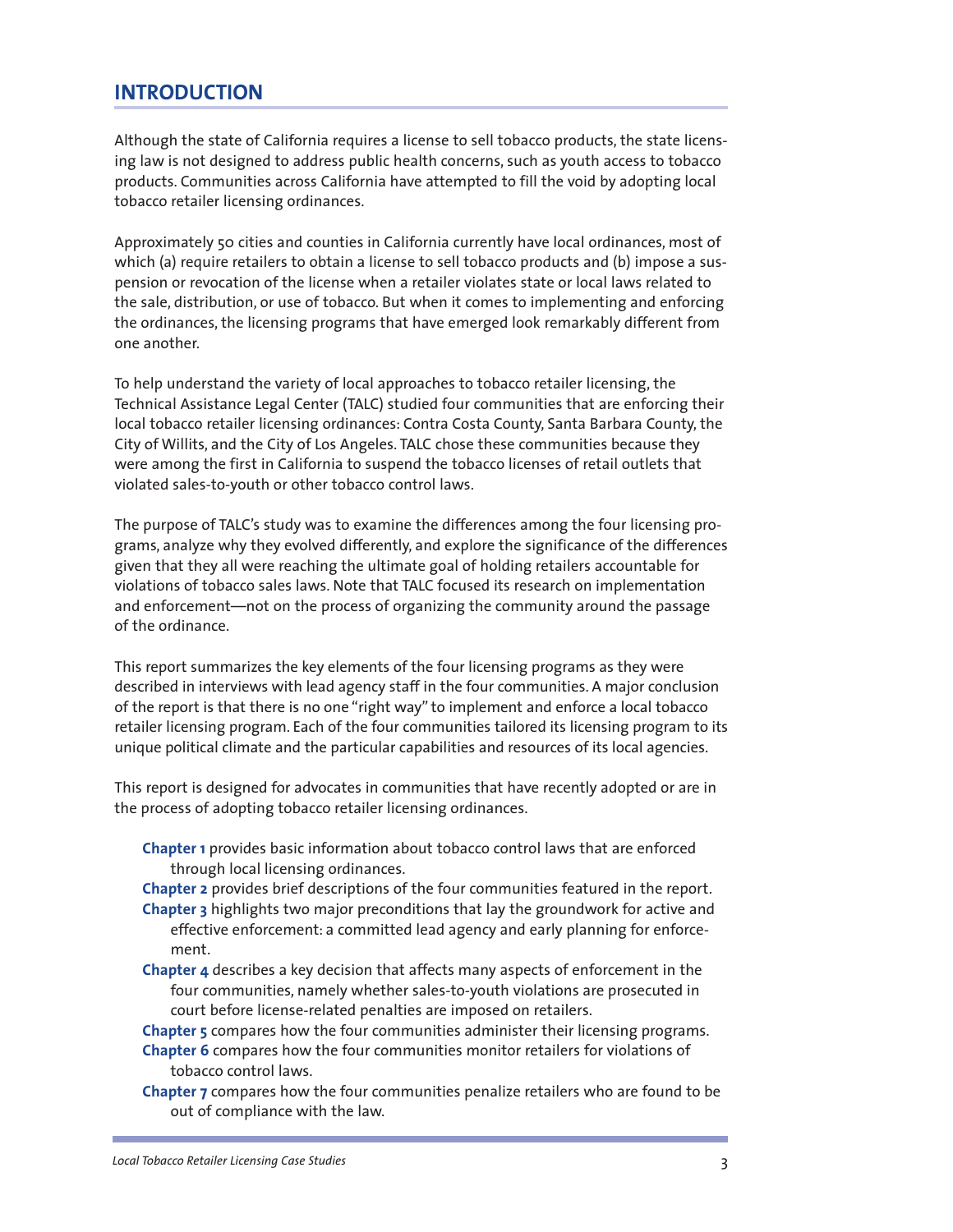Two appendices at the end of this publication offer additional resources for readers: **Appendix A** provides a chart comparing the four communities' licensing programs. **Appendix B** provides contact information for staff in the four communities and sources of assistance on legal issues related to licensing, support for campaign organizing around licensing, and access to lists of local retailers.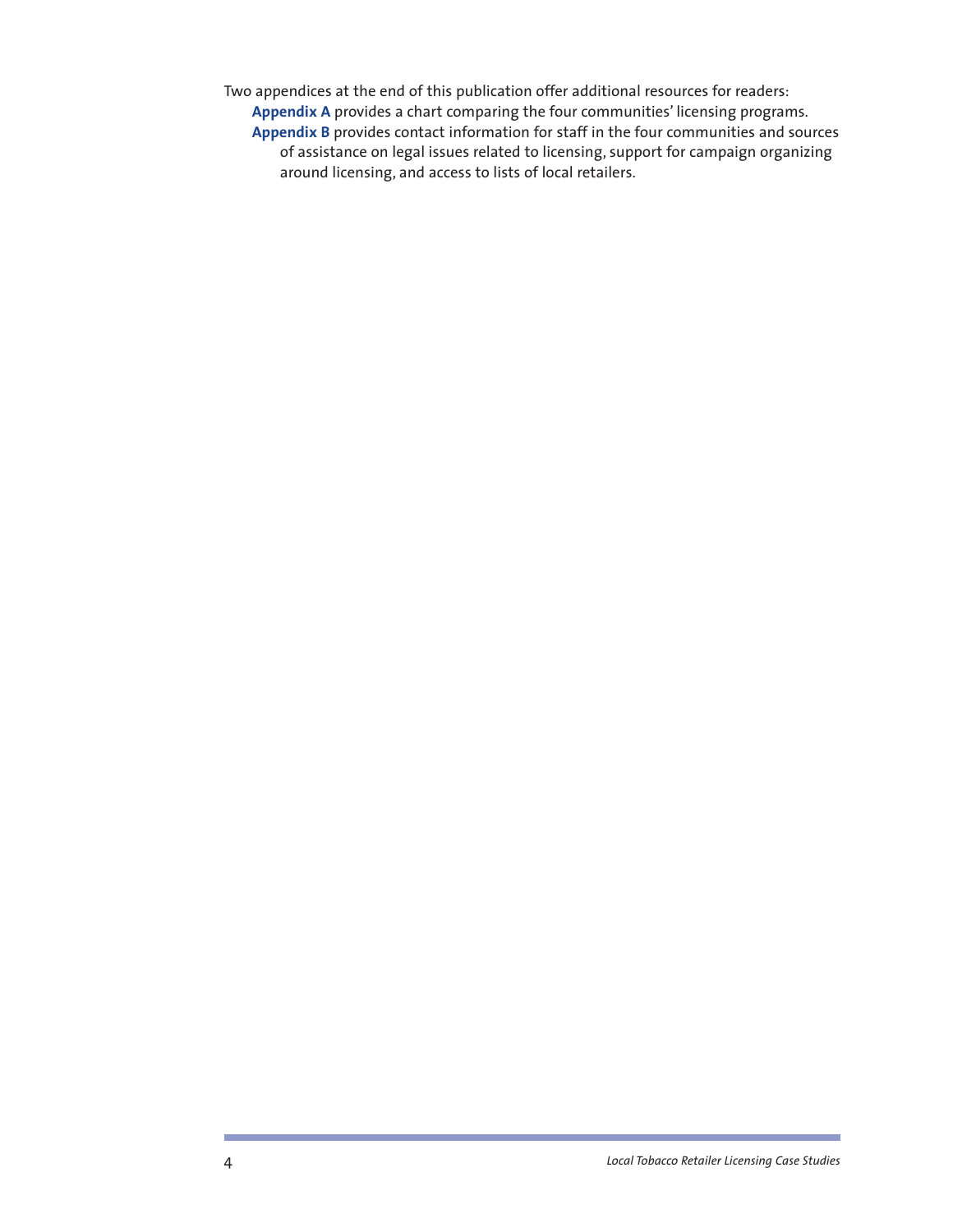## **An Overview of Laws Enforced via Local Licensing Ordinances**

In most cases, a local tobacco retailer licensing ordinance requires retailers to obtain a license to sell tobacco products and provides for the suspension or revocation of the license if a retailer violates state or local laws related to the sale, distribution, or use of tobacco.

A licensing ordinance functions as an umbrella under which violations of various tobacco control laws may be enforced. In a community with a licensing ordinance, if a retailer violates a state or local tobacco control law, the retailer also has violated the tobacco license.

For example, a retailer who sells a pack of cigarettes to a minor is in violation of the state law banning tobacco sales to youth and in violation of the license requiring the retailer to comply with all tobacco control laws. Even though two violations are involved, a city or county generally does not need to prosecute the tobacco control law violation in court before imposing license-related penalties, including suspension or revocation of the license. Instead, the city or county need only provide an opportunity for the retailer to object to the license-related penalty in a government hearing, also known as an "administrative" hearing because it is usually provided by an administrative agency within the government. (For a general explanation of administrative hearing procedures, see page 14 of TALC's Administrative Enforcement Roadmap, available in the enforcement category of publications at http://talc.phi.org.) Therefore, licensing ordinances offer local officials a streamlined system for imposing strong penalties on retailers who are out of compliance with any existing law that applies to tobacco sales.

Two general categories of tobacco control laws may be enforced through licensing ordinances: (1) state laws prohibiting sales to minors; and (2) state and local laws regulating various aspects of the retail environment, such as laws banning self-service displays of tobacco products and laws requiring the posting of tobacco retail licenses and "STAKE Act" signs. These laws are referred to as "point of sale" laws for the remainder of the report.

Although a tobacco retailer license can be used to enforce different types of tobacco control laws, the chief purpose of local tobacco retailer licensing ordinances is to give local officials an effective way to enforce state laws prohibiting sales to minors. California has two separate laws that forbid the sale of tobacco products to minors. Each of these laws has major drawbacks from a local enforcement perspective:

■ Penal Code section 308(a) (or "PC 308") is a state law prohibiting the sale of tobacco to minors. PC 308 can be enforced by local law enforcement officials, but it is a relatively weak law. The law mandates that violators must "know or have grounds to know" that the buyer is a minor in order to run afoul of the law. This makes it difficult to prosecute store owners if their employees sell to youth, so clerks—not store owners—are more likely to be cited for violations. Also, in the event that a store owner is held accountable for the violation, the law's penalties would entail a mere slap on the wrist. Violators are subject either to a criminal misdemeanor action or to a civil penalty schedule of \$200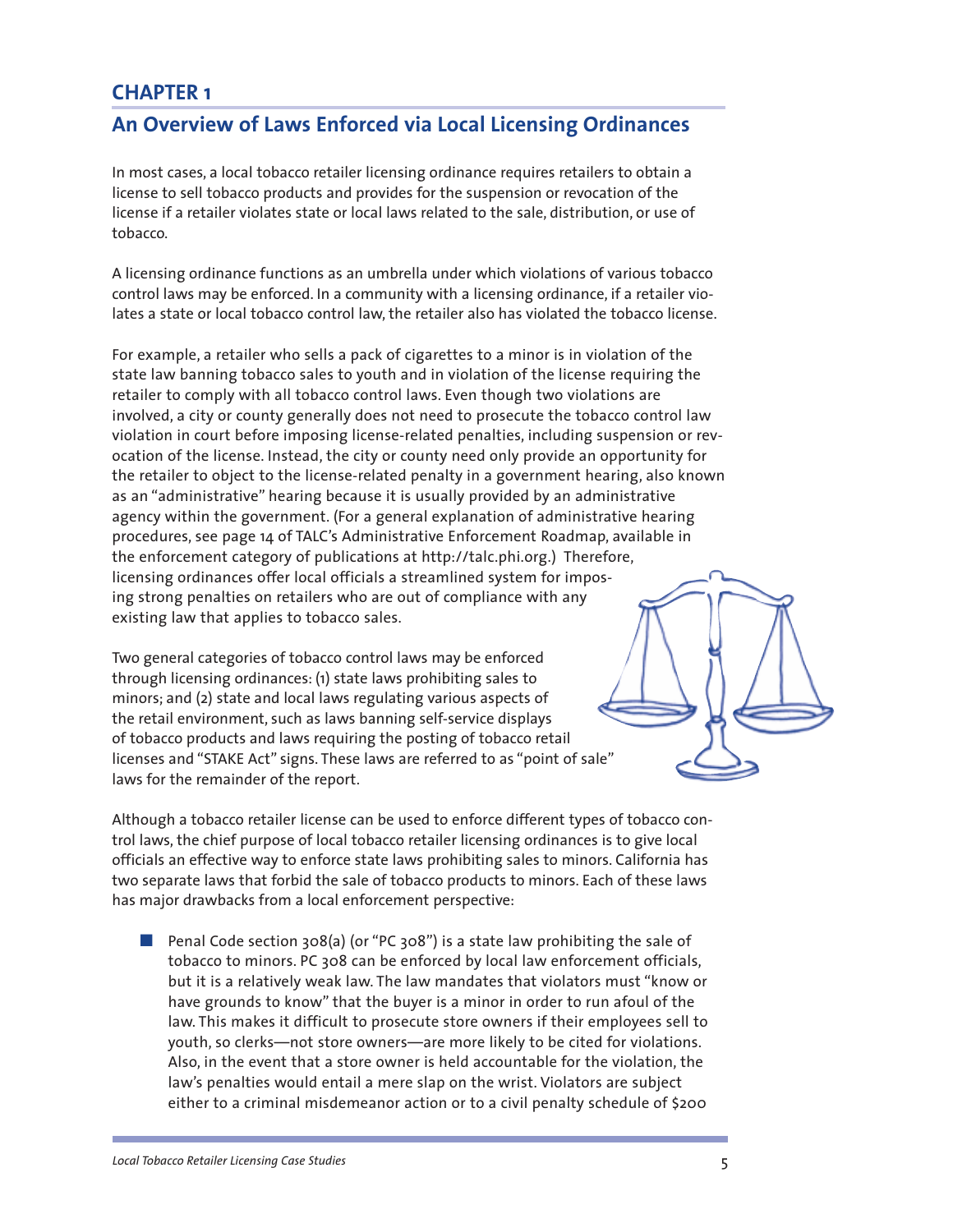for the first offense, \$500 for the second offense, and \$1,000 for the third offense. Many district attorneys are unwilling to pursue misdemeanor actions for PC 308 violations because they do not believe that the offense warrants the expenditure of resources, including the full-scale jury trial to which misdemeanor defendants are entitled. Therefore, many communities are left with the relatively light civil penalty schedule.

■ California Business and Professions Code section 22958 (the "STAKE Act") is a somewhat stronger state law prohibiting the sale of tobacco to minors. The law does not mandate that retailers know the buyer is a minor in order to constitute a violation; it requires prosecution of the owner rather than the clerk; and it has a higher civil penalty schedule. At this time, however, the STAKE Act can be enforced only by the Food and Drug Branch of the California Department of Health Services, which has limited state funding to devote to enforcing tobacco control laws.

The great advantage of a local licensing ordinance is that it empowers *local* law enforcement officials to impose a *meaningful* penalty on owners of stores that sell tobacco to minors.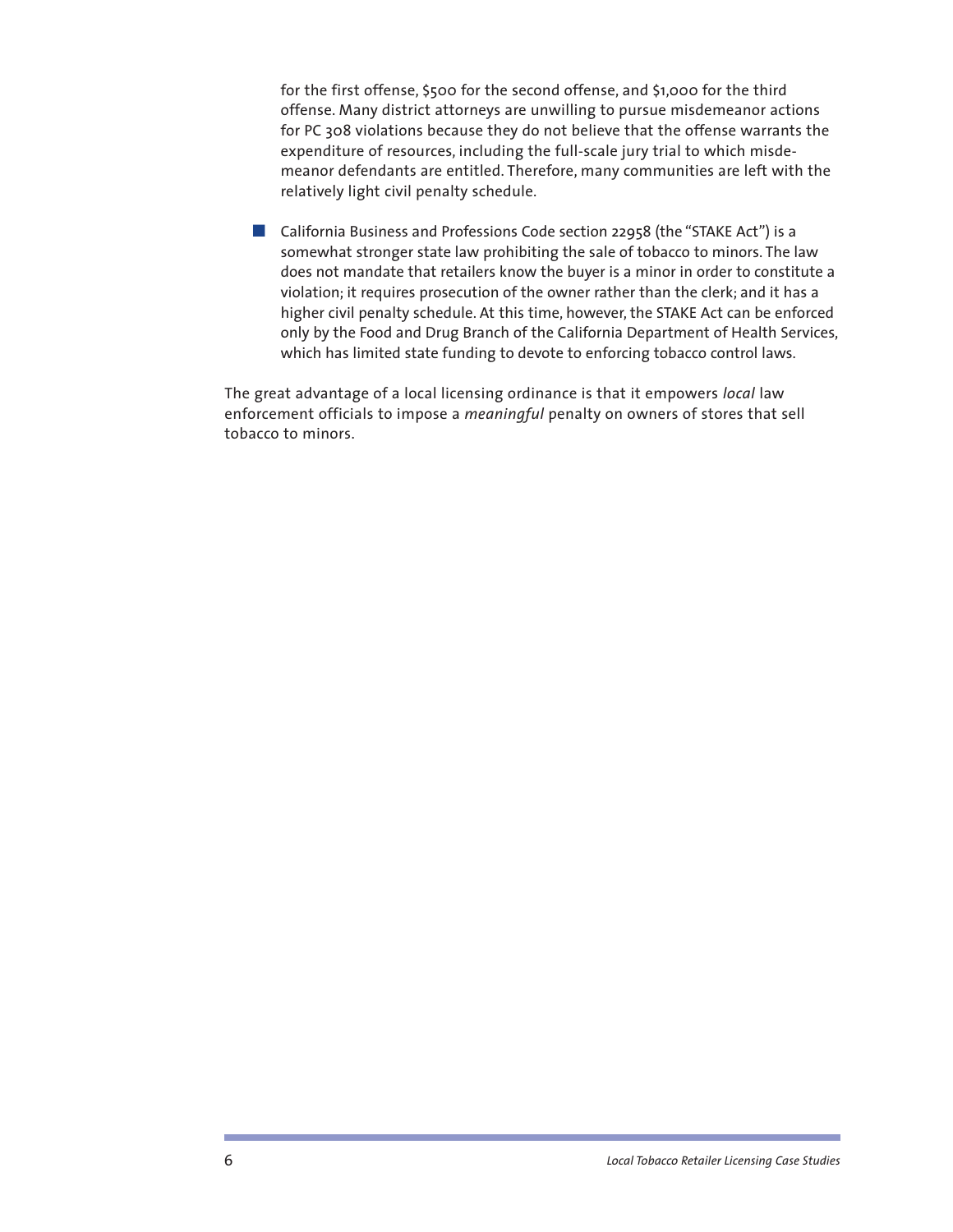## **Background on the Four Communities**

TALC chose to focus on four particular communities because they have been actively enforcing their local tobacco retailer licensing ordinances for several years, and they have succeeded in securing strong penalties against retailers who violate tobacco control laws. The four communities also represent a diverse sample of California jurisdictions in terms of their size, location, and demographics.

**Contra Costa**, one of the nine counties in the San Francisco Bay Area, is the ninth most populous county in California. Its population numbered approximately 980,000 in 2002. Contra Costa is comprised of urban and rural communities. The county has 19 incorporated cities and the unincorporated area. This report studies the ordinance that applies to the unincorporated areas, in which there are 125 tobacco retailers. Contra Costa actually has had two versions of a tobacco retailer licensing ordinance. In 1998, the county adopted a compromise ordinance that required tobacco retailers to obtain a license to sell tobacco only after they were found to be in violation of a local or state tobacco control law. Efforts to revise and strengthen the licensing ordinance were later championed by a county supervisor who wanted to leave an anti-tobacco

legacy as she was preparing to step down from the board of supervisors. The county's current ordinance was adopted in 2003, and the annual licensing fee was set at \$25. One year later, with the loss of a state enforcement grant, the fee was raised to \$160.

**Santa Barbara** is a southern coastal county with a population of 400,000. Contra Cò There are nine jurisdictions in the county including eight cities and the unincorporated area. This report focuses on the City of Goleta and the unincorporated area of the county. The City of Goleta was part of the unincorpo-Santa Barbara rated area until it became an incorporated city in January 2002. When Goleta split from the county, it adopted all of the county's laws, including the local tobacco retailer licensing ordinance. The county treats the licensing programs in Goleta and the unincorporated area as one and the same. The City of Goleta and the unincorporated area are home to 96 tobacco retailers. The county's ordinance was adopted in 2001, and the annual licensing fee was set at \$30.

**Willits** is a small rural city located in Mendocino County about 125 miles north of San Francisco. One of four incorporated cities in the county, Willits has a population of about 5,100 and 13 tobacco retailers. The city's licensing ordinance was adopted in 2003, and the annual licensing fee was set at \$15.

**Los Angeles** is the largest city in California—and the second largest in the nation—with an estimated population of just under 4 million people. The city has identified approximately 5,000 tobacco retailers within its borders, but law enforcement officials suspect that there are an additional 1,500 to 3,000 retailers in the city—composed in large part of nontraditional retailers such as doughnut shops, video stores, and cafes. The city's licensing ordinance was adopted in 2000, and it did not provide for an annual licensing fee. In September 2005, the city adopted an amendment to the ordinance that set an initial fee of \$208 with future annual fees to be set by the city council. The increased fee will allow for an expansion of the program with additional staffing and a significant increase in the number of compliance checks.

#### Willits

**Los Angeles** 

*Local Tobacco Retailer Licensing Case Studies* 7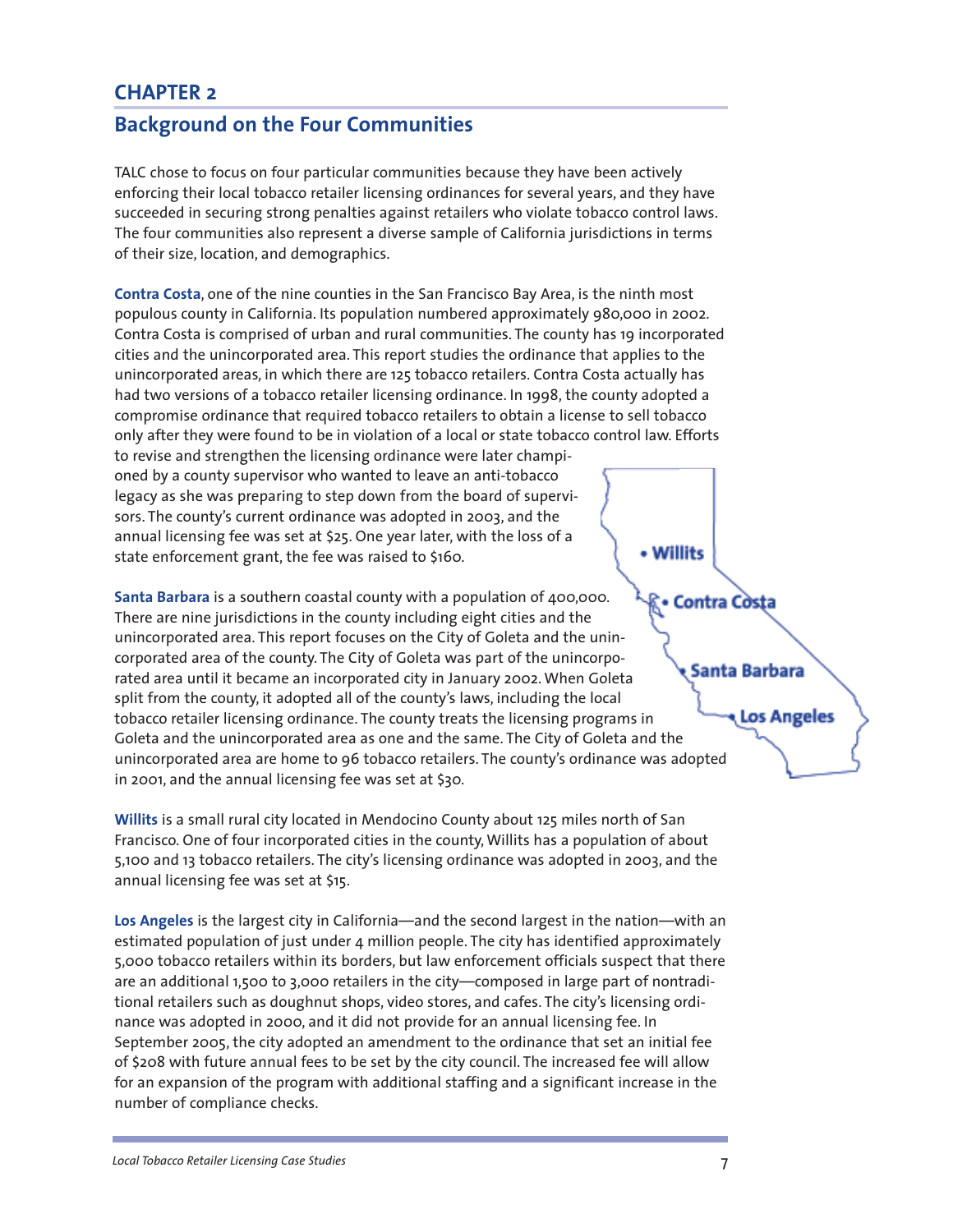## **Essential Preconditions for Active and Effective Enforcement**

Staff from the four communities identified two major preconditions that lay the groundwork for active and effective enforcement: a committed lead agency and early planning for enforcement.

## **Committed lead agencies**

In all four communities, committed staff members from a single government agency (hereinafter referred to as the "lead agency") have been essential to the successful implementation and enforcement of the local licensing ordinance. The health departments in Contra Costa, Santa Barbara, and Willits, and the city attorney's office in Los Angeles, all allocated significant staff time and resources to every stage of the organizing, drafting, and implementation process.

Dedicated staff members from the lead agencies galvanized support from local advocates and organized the movement to get the licensing ordinance passed. They educated key opinion leaders and cultivated relationships with individuals in other agencies that would serve administrative and enforcement functions in the licensing program. They worked with their local attorneys to draft the strongest ordinance that they thought could be adopted. And once the licensing ordinance was passed, they tenaciously coaxed and oiled all parts of the machine to keep it running as smoothly as possible.

## **Early planning for implementation and enforcement**

In the campaign stage, the lead agency in each community worked hard to figure out who would be responsible for administering and enforcing the ordinance and to get the relevant departments and individuals on board. All recognized that planning for enforcement begins when the ordinance is being drafted—not after it is passed—and continues with deliberate efforts to engage key players in designing and implementing various aspects of a licensing program.



Charlotte Dickson, who until recently served as policy coordinator for Contra Costa County's Tobacco Prevention Project, credits an attorney from the county counsel's office for advising the health department to communicate with key players in all of the agencies that would be involved in administering and enforcing the licensing ordinance. These early conversations would ensure that everyone would understand and prepare for their respective roles.

"I can't overemphasize the importance of county counsel helping to write the ordinance so it was ready to roll as soon as it was passed," Dickson stresses. "He didn't want new responsibilities dumped on people out of the blue, so we worked out many of the intricacies of enforcement upfront with the agencies that would be involved."

Dawn Dunn, project director of the Santa Barbara County Public Health Department's Tobacco Prevention Settlement Program, echoes the importance of this step. "The campaign phase sets the tone for the implementation phase," she says. "Relationships within and among agencies must be fostered and maintained from the beginning."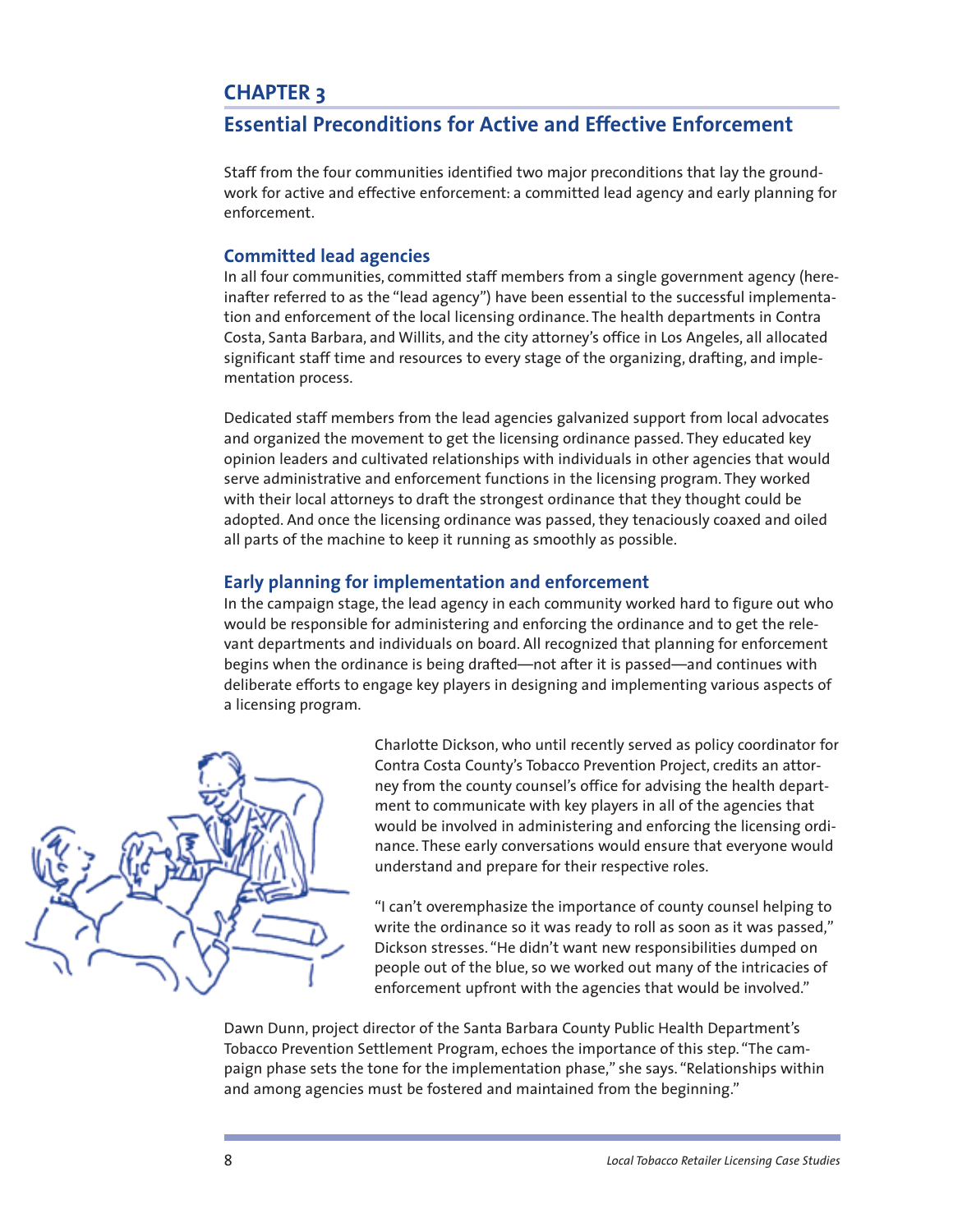## **One-Step vs. Two-Step Enforcement Process**

A key decision that shapes many aspects of enforcement in the four communities is whether to prosecute violations in court before imposing license-related penalties on retailers. Even though local licensing ordinances generally allow for a one-step process, three of the four communities—Contra Costa, Santa Barbara, and Los Angeles—decided to implement a two-step enforcement process that applies mainly to sales-to-youth violations. First, the offending clerk or retailer is prosecuted in court for selling tobacco to a minor. Second, once the court determines (usually, through a settlement or plea) that the clerk or retailer was guilty of the sale, the process of determining the licensing penalty begins. (See Chapter 7 for more information on this stage of the process.)

In Contra Costa and Santa Barbara, the two-step enforcement process is not required by the ordinance but instead comes by way of historic practice. Before licensing ordinances were passed in these counties, each had a dedicated source of money (from a state enforcement grant and the Master Settlement Agreement, respectively) to devote to PC 308 enforcement. Because the legal standard makes it hard to obtain a PC 308 conviction against a store *owner*, the two counties were limited in the past to the prosecution of clerks. Since the licensing ordinance was passed in these counties, it has been used as a supplement to the existing enforcement program. The counties still prosecute *clerks* in court for violating PC 308, but they then use the PC 308 conviction against a clerk as proof of a violation for the licensing penalty process against store *owners*.

The lead agencies in these counties point to several advantages of the two-step process. They are comfortable leaving the task of proving PC 308 violations to traditional law enforcement agencies whose everyday job entails proving violations. Moreover, once a court has determined that a violation occurred, the administrative licensing hearing is simpler because the hearing need only address the question of whether the clerk who violated the tobacco control law worked for the store owner who holds the license to sell tobacco products. Also, staff interviewed in Contra Costa and Santa Barbara believe that a decision made at an administrative licensing hearing is less likely to result in an appeal if there is an underlying state court judgment regarding the violation.

The two-step enforcement process is required by the Los Angeles ordinance to accommodate the lead agency's decision to contract with the state Food and Drug Branch (FDB) to monitor retailers for violation of sales-to-youth and other tobacco laws. The Los Angeles police department has a policy against the use of youth decoys, so the FDB was a good alternative enforcement agency. As the agency with sole responsibility for enforcing the STAKE Act, the FDB has experience in, and working protocols for, monitoring tobacco retailers using youth decoys. Since the FDB had a complete monitoring and prosecution system already in place, it made sense for the FDB to maintain its practice of marshalling a violation through to a court judgment before handing over evidence of the violation to the city attorney's office for use in the licensing penalty process.

Willits is the only one of the four communities to use a one-step enforcement process, which allows the community to impose license-related penalties for sales to youth violations without going first to court. Guadalupe Chavez, project director of the Mendocino County Department of Public Health's Tobacco Control Program, explains that for Willits, "our goal is to keep the whole thing as simple as possible."

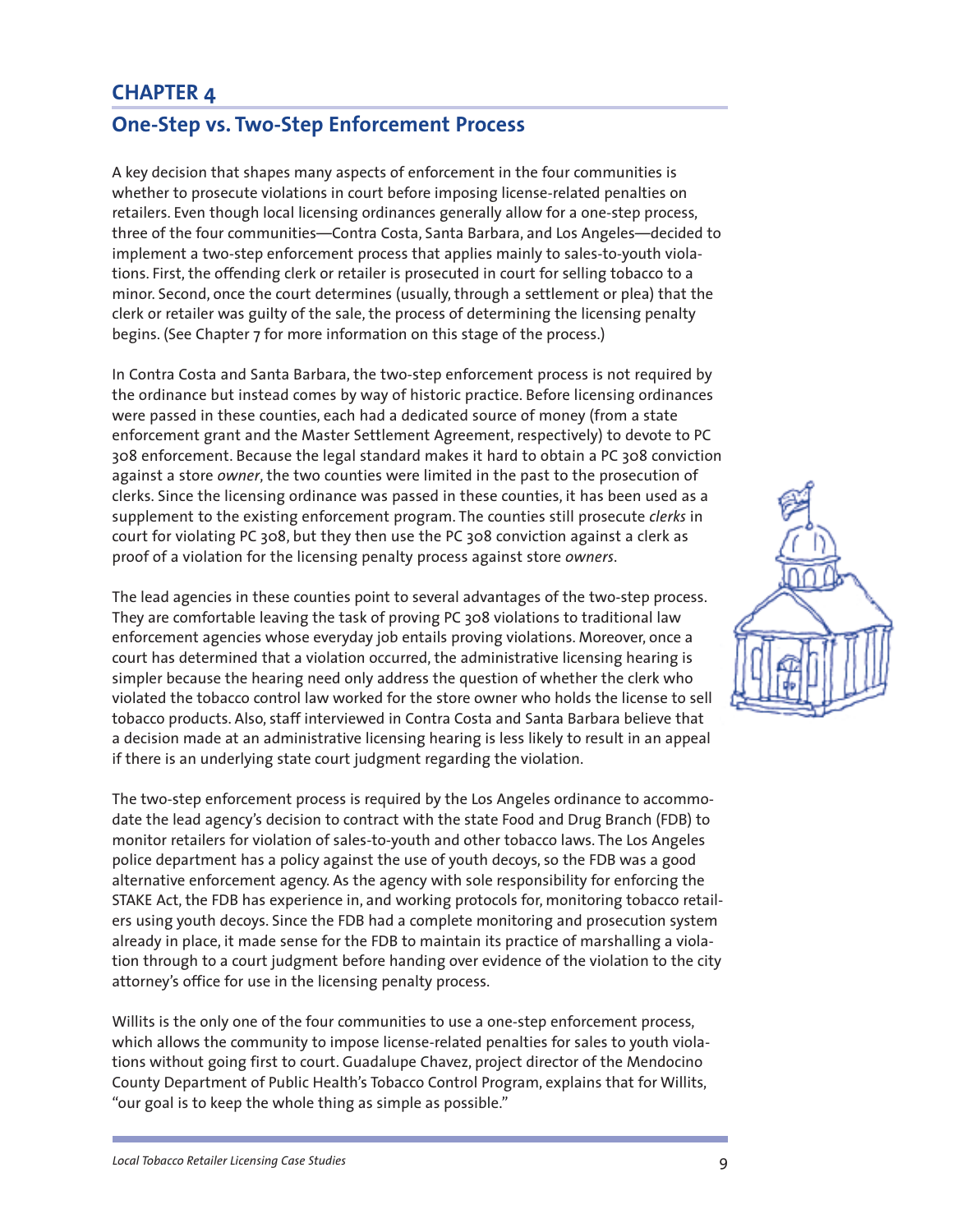## **Administration of Tobacco Licenses**

All of the communities confronted three major questions regarding the administration of the four local tobacco retailer licensing programs: How would it be funded? Who would be responsible for issuing the licenses? And how would all of the stores in the community selling tobacco be identified?

## **Setting the licensing fee**

All four communities launched their licensing programs with nominal or no annual license fees. The ordinances of Contra Costa, Santa Barbara, and Willits provide that the local governing body (i.e., board of supervisors or city council) shall establish the annual license fee, and the governing bodies set the fees at \$25, \$30, and \$15, respectively—just enough to cover the processing of the license itself. Initially, the Los Angeles ordinance did not provide

> for any fee, but the ordinance was amended in 2005 to institute a \$208 fee, adjustable annually by the city council.



These four communities were able to implement effective enforcement programs because they had access to supplemental sources of funding. Contra Costa started out with a state enforcement grant. When that ended, the board of supervisors raised the licensing fee to \$160 (enough to cover the cost of administering the license and monitoring compliance with point-of-sale laws), and the public health director committed health department funds to cover the cost of conducting youth sting operations. To date, Santa Barbara has been able to draw from a dedicated stream of Master Settlement

Agreement money for tobacco control law enforcement. The Mendocino county health department covers the costs of monitoring retailers in Willits, and the city absorbs the hearing costs, which are fairly low since Willits has so few retailers.

Los Angeles used the funds from a litigation settlement to launch its licensing program. Then, for two years, the program was funded by the city's general fund. In September 2005, the city attorney's office had convinced the city council of the value of the licensing program and was able to push through a fee that would support its continuation. The lead agencies keep close track of the actual cost of enforcement so they can use the information to advocate for higher fees or to justify the allocation of resources from other sources.

Staff members from all four lead agencies stress that in the absence of another guaranteed source of funding, it is very important to charge a license fee that is large enough to cover a full-fledged enforcement program. However, they acknowledge that in the early days of licensing, many boards of supervisors and city councils were reluctant to "burden" retailers with high fees and that a nominal fee made their licensing ordinances more palatable to their elected officials. (More recently, several California communities have been able to pass licensing ordinances with fees high enough to fund their enforcement programs.)

Contra Costa is the only one of the four communities to charge violators a fee for the hearing and subsequent re-inspection. The board of supervisors wanted violators to bear the cost of hearings and re-inspections, so it established a \$348 suspension hearing fee and \$110 reinspection fee.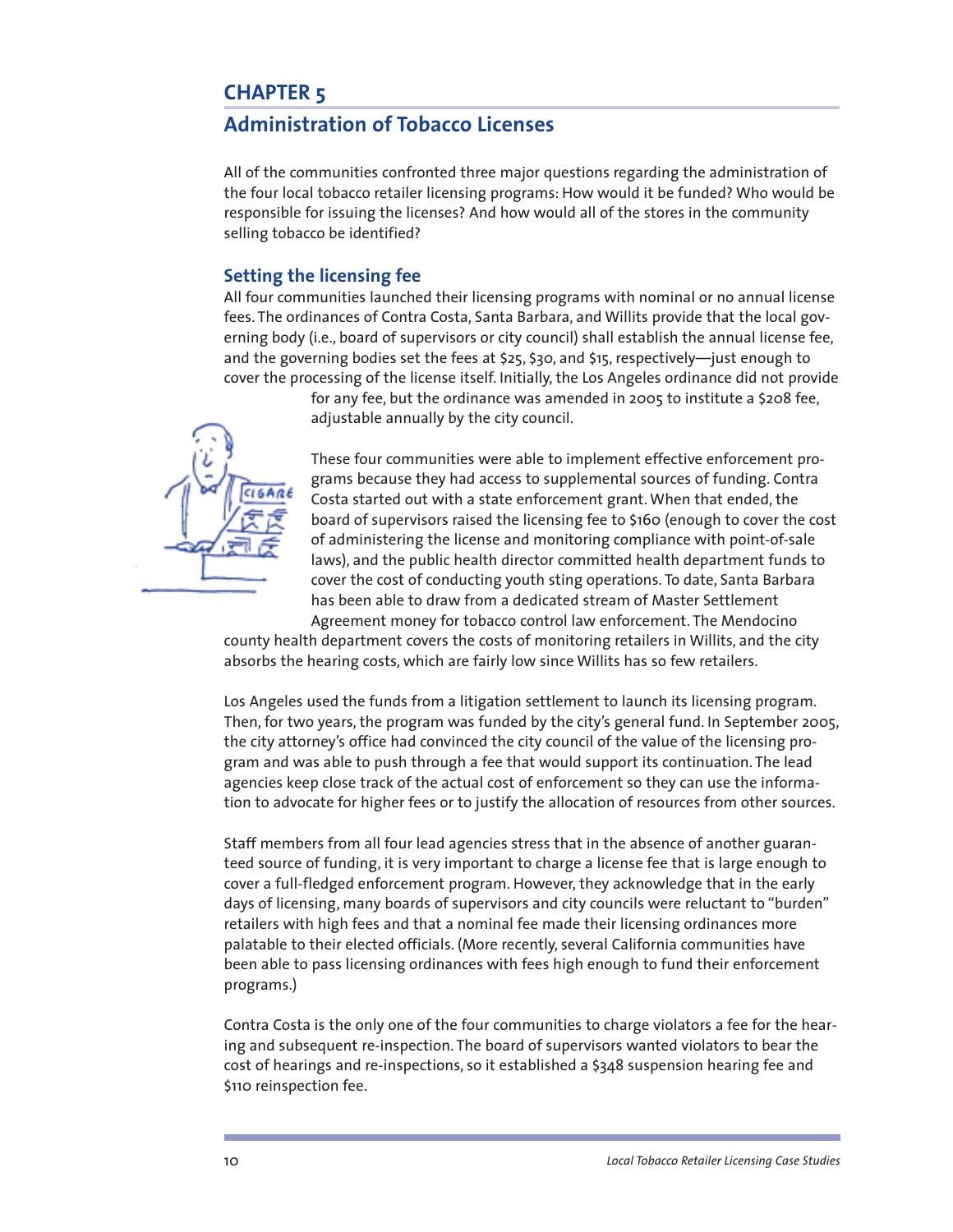#### **Choosing and working with the license administrator**

In each of the four communities, administration of the tobacco license program is housed in the agency that issues local licenses or permits, such as business licenses or police and fire permits. Three of the communities have a separate tobacco license, but Contra Costa integrated the tobacco license application into the annual business and alcohol license application and created a sticker that could be affixed to the business license in lieu of a separate tobacco license.

Since tobacco licenses are administered in a similar fashion to other types of licenses and permits, it made sense to piggyback on administrative systems that were already in place. Dawn Dunn of Santa Barbara lists additional reasons for assigning administration to the county treasurer/tax collector: "Not only does the treasurer already issue all of the licenses in our county, but you are likely to pay attention when you get a letter from the treasurer," she says. "Also, giving the treasurer the money that comes with administering the license was a good political move. By doing so, we got the support of the county administrator."



Even though the lead agencies are not responsible for administering licenses, they are very involved in this part of the licensing process. Each lead agency took the initiative in preparing packets to inform retailers about the licensing program, and in developing a system for sharing information with the administering agency about the addition or loss of retailers, as well as license suspensions and revocations. Staff members from the lead agencies reported that it takes a lot of work to maintain clear and regular channels of communication with the administering agencies but that it is critically important to do so.

#### **Identifying retailers**

The licensing ordinance in each community requires tobacco retailers to identify themselves by applying for a license to sell tobacco. However, many tobacco retailers either dishonestly or negligently fail to identify themselves as such. It is a challenge for the lead agencies in these communities to find stores flying under the radar—especially nontraditional retailers such as doughnut shops and outlets that have changed ownership.

In Contra Costa and Santa Barbara, the health departments have managed to develop fairly complete lists of tobacco retailers. They began compiling these lists when they started monitoring illegal tobacco sales to youth in the 1990s and refined their lists over the years as staff members and advocates noticed and reported new locations selling tobacco.

Because of its size, Los Angeles has had a harder time building and maintaining a comprehensive list. The city attorney's office started out by blanketing all retailers with a particular "standard industry code" (SIC code) with an informational mailer, but SIC codes are not designed around specific products sold (e.g., tobacco), so this tactic resulted in irate calls from stores that did not sell tobacco products complaining about wasted taxpayer money. (In fact, the money used for the mailing resulted from a litigation settlement, not taxes.) When the state tobacco retailer licensing law took effect in 2004, the California Board of Equalization (BOE) began to keep its own list of tobacco retailers, and the city attorney's office began to build a relationship with the BOE. The BOE now shares its data with Los Angeles and other jurisdictions with local licensing ordinances. (Refer to Appendix B for information about how to obtain tobacco retailer lists from the BOE.) Los Angeles is currently in the process of further expanding its tobacco retailer lists, because its new license fee funds investigators to detect retailers selling tobacco without a license.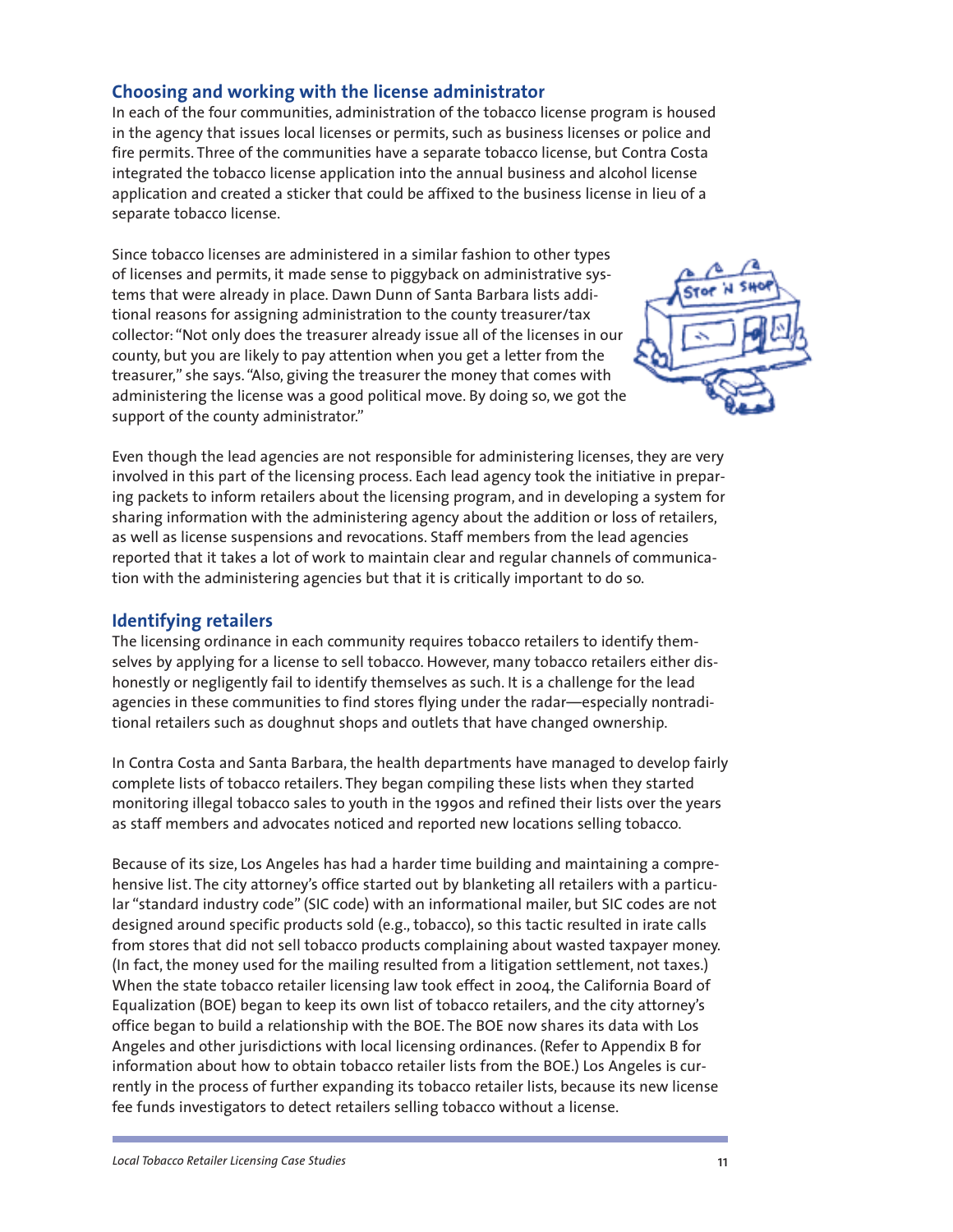## **Monitoring Tobacco Retailers**

A major component of the licensing program in the four communities involves monitoring retailers for tobacco control law violations. All four communities had to decide which agency would be responsible, how many retailers to check, and how often to visit them.

#### **Choosing the monitoring agency**

None of the four ordinances specifies the agency that will be responsible for monitoring tobacco retailers. The lead agency in each community selected the monitoring agency/ies based on a range of variables unique to the community.

In Contra Costa and Santa Barbara, the county sheriff enforces sales-to-youth laws, and the health department enforces self-service display and other point-of-sale laws. These coun-

ties split the enforcement function mainly because they use a two-step enforcement process and the sheriff is better equipped than the health department to lead youth sting operations and take violators to court.

In order to get buy-in from the sheriffs' departments, the lead agencies in Contra Costa and Santa Barbara had to find sources of funding and conduct concerted outreach because tobacco control traditionally is not a law enforcement priority.

In Contra Costa, the public health director enters into an annual contract with the sheriff so that the health department pays the sheriff to conduct

PC 308 inspections. The sheriff uses the money to contract with a retired deputy sheriff, whose sole responsibility is PC 308 enforcement. "The deputy sheriff is great and committed," says Charlotte Dickson of Contra Costa. "He follows through on everything—the paperwork and the communication with us." However, the sheriff's office has not incorporated this function into regular operations. The contract is renewed annually and is highly dependent on an individual staff member at the sheriff's office. In Santa Barbara, the sheriff rotates the assignment of this function among personnel in the department, so the lead agency has had challenges maintaining open lines of communication about enforcement. However, relations between the lead agency and the sheriff have improved over time.

The health departments in Contra Costa and Santa Barbara monitor tobacco retailers for compliance with a range of laws relating to the point of sale, including laws banning selfservice displays, bidis, and single cigarettes, and laws requiring the posting of STAKE Act signs and the county license. The Contra Costa health department is considering whether to ask the environmental health department to assume this enforcement function since its inspectors already go out to the same stores.

Health department staff from both counties express some ambivalence about their enforcement roles. "The other day I said, 'I am an enforcement officer of the health department!' " says Dickson. "That surprised me. . . . I approach it from a social work and health education perspective. Our role is to help these retailers come into compliance."

Dawn Dunn of Santa Barbara shares that approach, given her primary training as a health educator. "Enforcement is our last resort," she says. "We have tried every other method. Nothing but serious sanctions will change retailer behavior." Now that she's played the

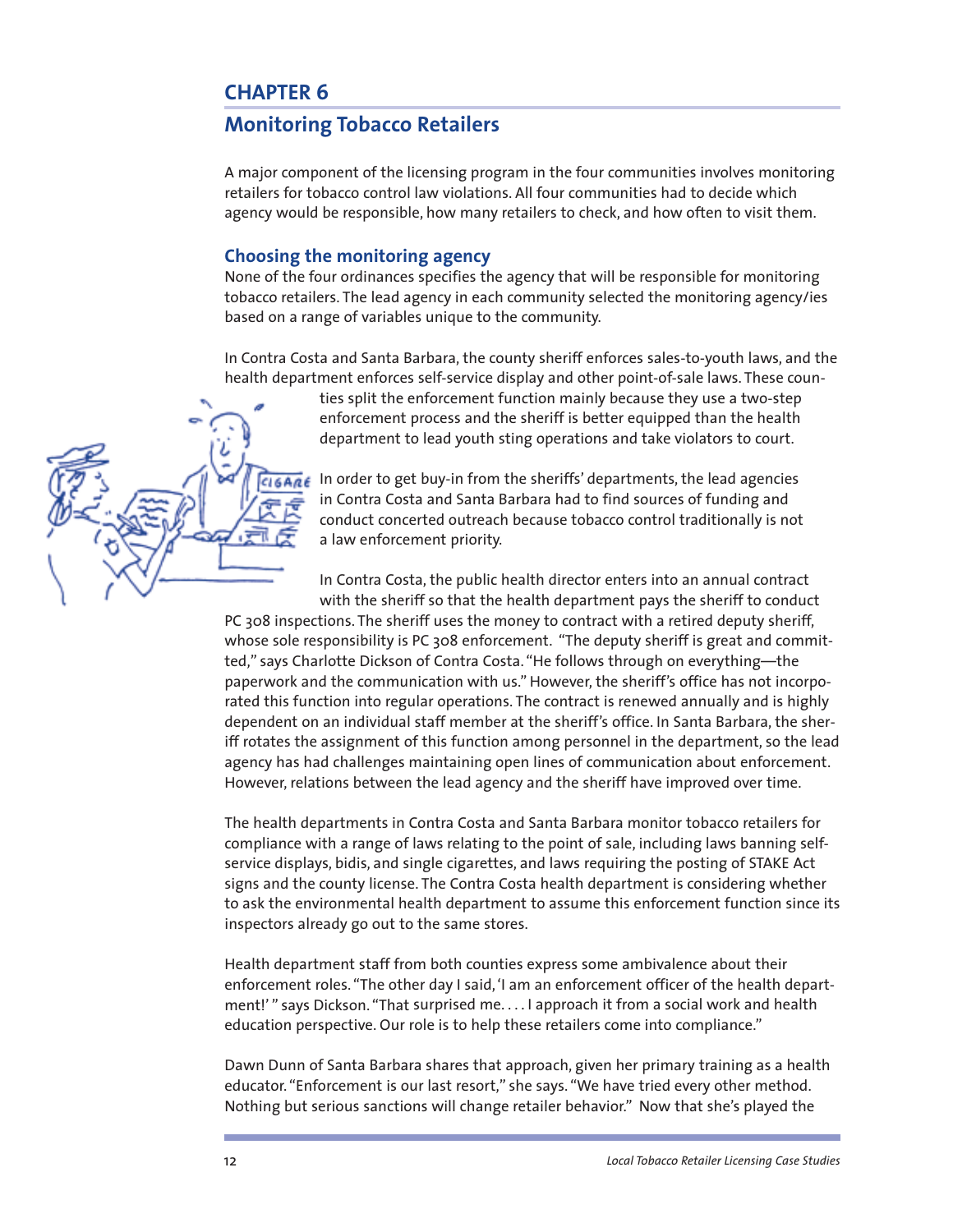role for some time, she reflects, "it's not that bad. I'm just enforcing the law. My purpose is to reduce illegal sales. I'm on the same page as the retailers because they say they want the same thing."

In Los Angeles, the city contracts with the state Food and Drug Branch (FDB) to be the sole agency responsible for monitoring tobacco retailers for sales-to-youth and other tobacco control law violations. The FDB is expensive (Los Angeles pays about \$450 per sting) and can be bureaucratic. However, the city attorney's office is pleased with this choice because the FDB has the experience and capacity to conduct operations across a city the size of Los Angeles.

The Mendocino county health department assumes all monitoring responsibilities in Willits, a decision made for several reasons. The health department has been conducting retailer compliance surveys for approximately ten years, so it has experience monitoring tobacco control laws; it has established close ties with a network of youth decoys; and it has a strong commitment to enforcing tobacco control laws. Since Willits is a small community with only 13 tobacco retailers, the health department can afford to devote staff time to enforcing the tobacco retailer licensing ordinance. Finally, Willits has not implemented a two-step enforcement process, so there is no need to get the local police involved.

## **Determining which stores to visit and how often to visit them**

In all four jurisdictions, the amount of money available for enforcement dictates the number of stores visited by the monitoring agency/ies and the frequency of the visits. The three smaller communities are able to check almost every store at least once per year, while Los Angeles has to resort to sampling a subset of its approximately 5,000 tobacco retailers.

The deputy sheriff in Contra Costa conducts 100 stings per year. He inspects some tobacco retailers more than once and others not at all, working with the health department to prioritize which sites to visit. The decision is based on the type of establishment (country clubs, bars, and restaurants are generally excluded), the density and location of retail districts (including stores that youth can access easily), and the locations of known violators. The health department in Contra Costa visits every tobacco retailer at least once per year and goes back to about half—mainly those who have violated a point-of-sale-related law—for a second visit in the same year.



In Santa Barbara, the sheriff attempts to inspect all retailers once annually. When there are insufficient resources to do this, the health department selects a random sample of stores for the sheriff to visit but always includes stores with previous violations. The health department in Santa Barbara has been visiting tobacco retailers approximately once every other year to check for compliance with point-of-sale laws but hopes to conduct at least two visits per year in the future. In Willits, the health department checks all 13 retailers twice a year.

In Los Angeles, the FDB has visited between 300 and 500 tobacco retailers per year. Initially, the list of retailers to visit was made up of a random sample of all known tobacco retailers within city borders. As the FDB built a data set that pointed to high sales rates in certain council districts, it worked with the city attorney's office to begin concentrating on those districts. Currently, the FDB focuses on certain types of stores within high-sales districts: retailers within 1,000 feet of schools, nontraditional vendors such as doughnut shops, and areas with historic sales-to-youth problems.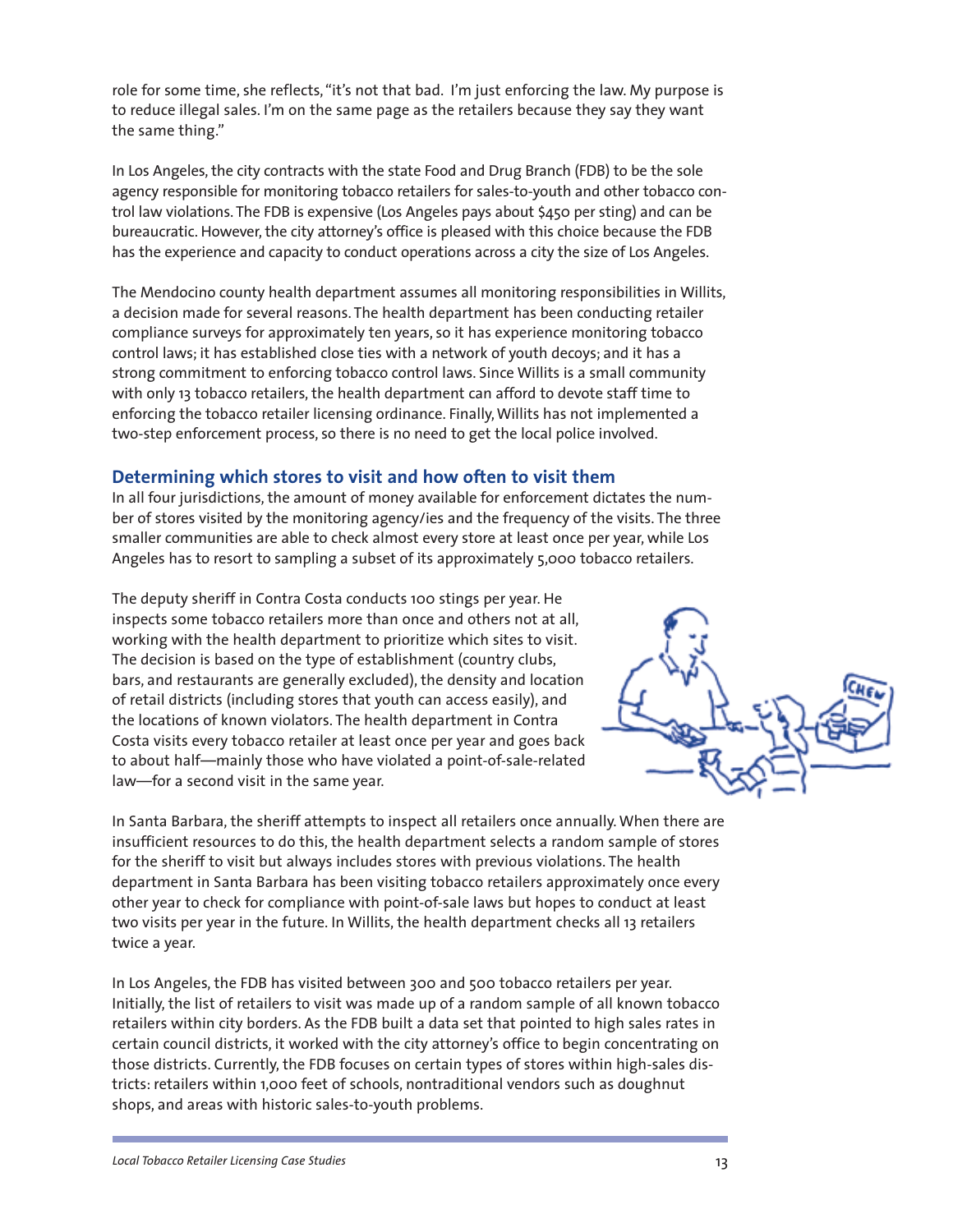## **The Penalty Phase**

Once the monitoring agency has discovered a tobacco control law violation, the penalty phase begins. Each of the four communities designed a penalty process based on the terms of its ordinance and other local factors.

#### **One- vs. two-step prosecution in practice**

As noted earlier, Contra Costa, Santa Barbara, and Los Angeles all use a two-step prosecution process where most license violations are prosecuted in court before license-related penalties are imposed.



In Contra Costa, if the sheriff finds that a retailer sold tobacco to minors in violation of PC 308, the sheriff prosecutes the clerk in traffic court. After the clerk is convicted, the sheriff reports the misdemeanor conviction to the health department. As the ordinance mandates, every conviction triggers an administrative licensing hearing to determine what penalty the retailer should face. Other tobacco sale violations (such as the sale of bidis or single cigarettes) or point-of-sale violations (such as self-service displays) are not prosecuted in court; they are brought directly to an administrative licensing hearing only after a retailer is discovered to be out of compliance by the health department, receives a notice to comply, and is still out of compliance on a follow-up visit. Contra Costa is the only one of the four communities that has suspended licenses on the basis of self-service display violations.

In Santa Barbara, after the sheriff finds that a store has sold tobacco to a minor, the district attorney prosecutes the PC 308 violation in court. The northern and southern divisions of the district attorney's office take different approaches to PC 308 prosecution because they have different kinds of legal expertise: the north favors civil actions against store owners, while the south prefers criminal misdemeanor actions against store clerks. The civil cases generally settle with an admission that an illegal sale took place, and the criminal cases often result in a "no contest" plea (i.e., a plea in a non-felony criminal case that has the same effect as a guilty plea except that it cannot be used against the defendant as an admission of guilt in a related civil case).

The health department tracks the cases that go to court, and once a court case is resolved, the health officer begins the license-related penalty process. For a first violation, the health department sends the retailer a warning letter. For a second violation in two years, the health department sends a notice of a 30-day suspension and notifies the retailer that he or she may appeal the suspension in an administrative hearing.

The health department in Santa Barbara has not conducted administrative licensing hearings for other tobacco sale or point-of-sale violations. "The intent of the licensing ordinance is to get at sales to minors," explains Dawn Dunn. "We included all violations because that creates a wide net. If someone is extremely recalcitrant on a self-service display or other tobacco related law, we will cite them and the license related sanctions would be triggered." Self-service display problems, she says, are "usually solved by a talkto and a fix-it."

In Los Angeles, the state Food and Drug Branch (FDB) prosecutes all sales-to-youth violations under the STAKE Act in court. Once the FDB obtains a final judgment, it reports the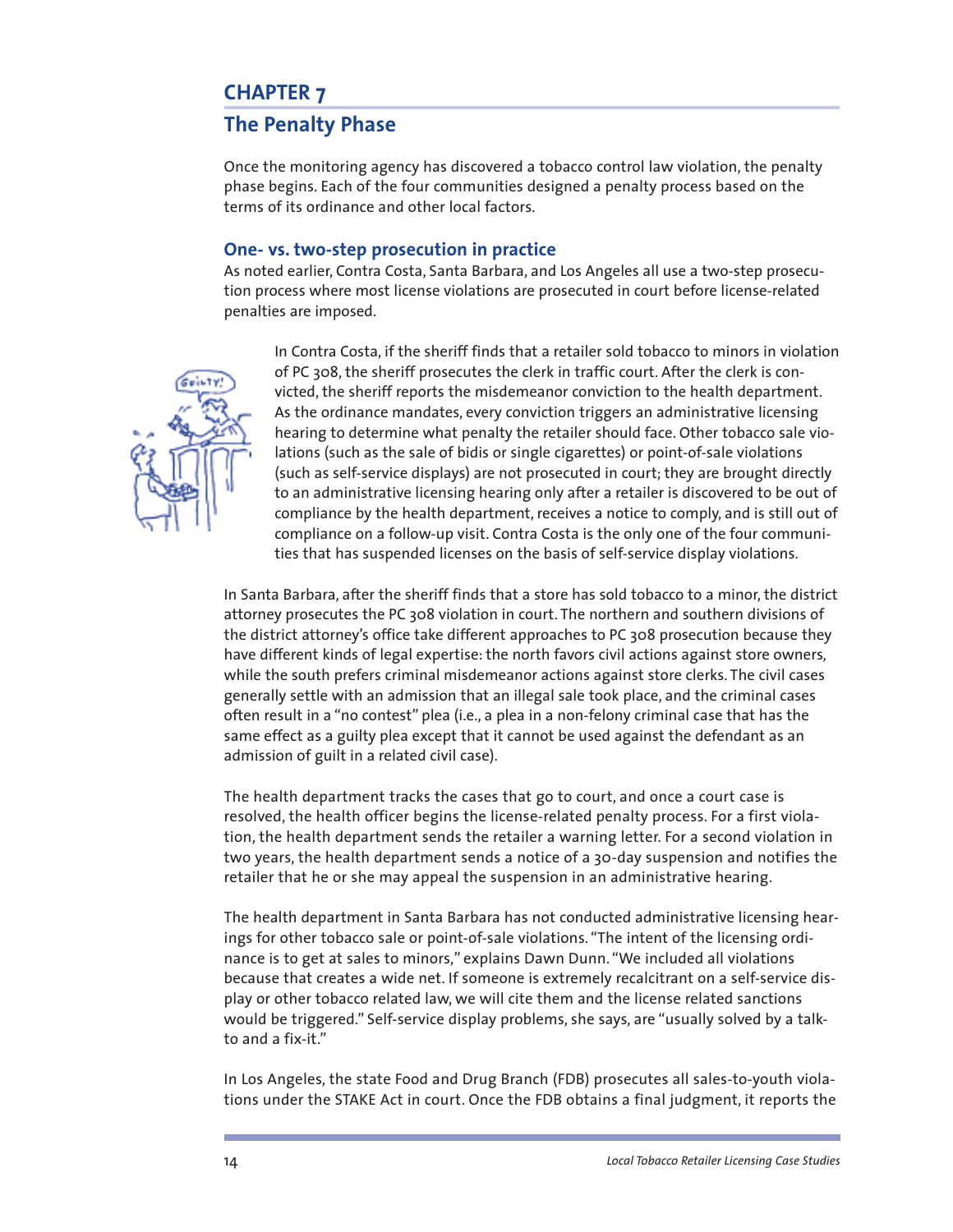outcome to the city attorney's office. The retailer's first offense results in a warning letter, and the second offense in five years results in a 30-day suspension appealable via an administrative procedure.

Nora Manzanilla, administrative coordinator for the Tobacco Enforcement Project of the Los Angeles City Attorney's Office, says that this process generally works well. One downside is that the whole process—from the illegal sale to the suspension of the license—can take up to two years. Since business ownership turnover is very high, it can be hard to keep track of violators. And many retailers take advantage of the length of the process to transfer the business owner name to a husband, aunt, or nephew. In Los Angeles, other tobacco sale and point-of-sale violations have not resulted in suspensions because violators tend to come into compliance after receiving a warning letter.

Willits is unique among the four communities in that it does not prosecute sales-toyouth violations before initiating the licensing penalty process. In Willits, upon the first violation, retailers can choose to conduct a training on sales-to-youth laws to avoid suspension. The second violation in three years triggers a suspension. The city manager mails the suspension notice and informs the retailer that he or she may appeal the suspension in an administrative hearing. Like Santa Barbara, Willits has used administrative licensing hearings to penalize only sales-to-youth violations and not other tobacco sale or point-of-sale violations.

## **Penalty for the first violation**

Contra Costa is the only one of the four communities to suspend licenses on the first violation. Santa Barbara and Los Angeles issue warning letters, and Willits gives retailers 30 days to submit proof that they have trained their clerks on sales-to-youth laws.

Staff members from the lead agencies in Contra Costa, Santa Barbara, and Los Angeles all believe that a warning letter is an ineffectual penalty. "We guessed that a warning letter would allow for the fact that anyone can make a mistake once," reflects Dawn Dunn of Santa Barbara. "But sales rates remained relatively steady from the time the ordinance took effect in 2001 to 2005." One explanation for this, she says, is that the impact of licensing is likely only after real punitive sanctions are implemented. "If I could revise the ordinance, I'd drop the warning letter."

Nora Manzanilla echoes this opinion. "A suspension on the first violation would certainly serve as a stronger deterrent than a warning letter," she says, "especially since we don't visit every store once, much less twice."

The Medocino county health department is satisfied with the training provision in the Willits ordinance. With only 13 tobacco retailers in the city, the health department can easily collect proof that a training took place and can quickly identify repeat violators. Moreover, the training provision lessens the bureaucratic burden associated with the hearing process.

#### **Look-back period**

The length of the look-back period (that is, the time period that the ordinance "looks back" to count repeat violations) ranges from two years in Contra Costa and Santa Barbara to three years in Willits to five years in Los Angeles.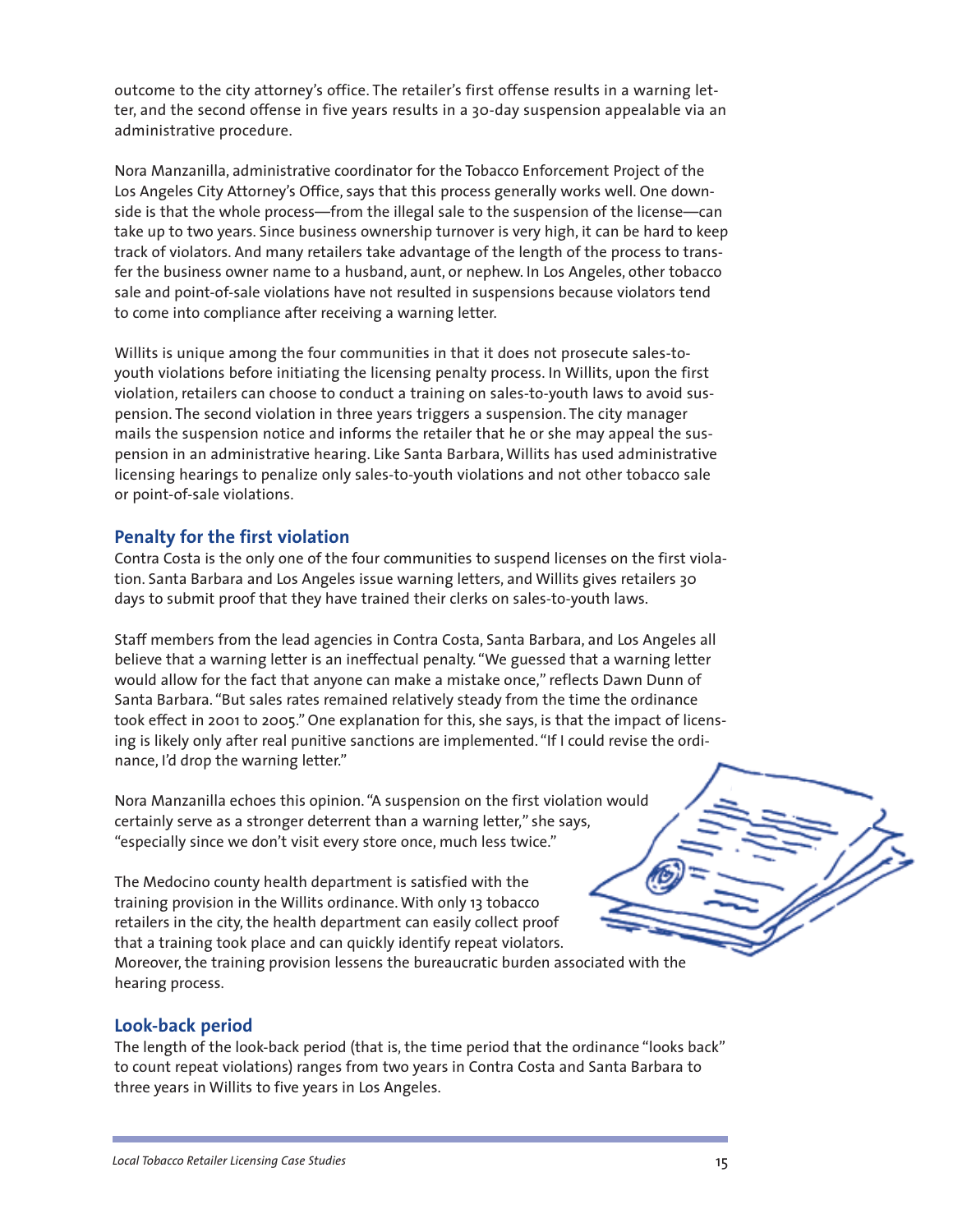The lead agencies in every community except Los Angeles are satisfied with the workability of their look-back periods. The longer look-back period in Los Angeles poses a challenge because the city attorney's office has to keep track of thousands of retailers with very high business turnover rates. However, the five-year period is essential because of the large number of retailers. "We devote a huge number of hours, calls, and letters working to unveil sham ownership changes," says Nora Manzanilla. "When they have different last names, it takes a lot of sleuthing to find the actual legal owner of the business."

#### **The hearing agency**

Like administration and monitoring, the function of holding license suspension hearings rests in different agencies in different communities. Each ordinance specifies who is responsible for holding hearings. In Contra Costa and Santa Barbara, hearings are held by the health department, and the role of the hearing officer is played by the public health director and health officer, respectively. The city attorney serves as the hearing officer in Los Angeles, while the city grievance committee presides over hearings in Willits.

The lead agencies in Contra Costa, Santa Barbara, and Los Angeles decided to place the hearing function in their own domain because they had the greatest stake in seeing enforcement through. In Willits, it seemed less important to keep the hearing function in-house because Willits is a very small community where key players in all of the involved agencies are in constant touch with one another. So the lead agency in Willits decided to tap into an existing administrative hearing system that was working smoothly in other contexts.

#### **The hearing process**

There is significant variation in the way license suspension hearings play out in the four communities. This variation derives in part from the four ordinances, which direct Contra



Costa, Santa Barbara, and Willits to provide in-person hearings and Los Angeles to provide a written hearing. In addition, the hearing models vary based on the size of the community, on how local legal counsel interpret the laws regarding the degree of formality required, and on whether (and if so, how) sales-to-youth violations are prosecuted in court.

In Contra Costa, everyone who receives a notice of suspension has to appear for an administrative licensing hearing in person. The public health director in Contra Costa holds a hearing in his office, attended by the health department investigator, the retailer, and (for sales-to-youth violations) the deputy sheriff. "Scale matters," notes Charlotte Dickson. "This is a small community, so we have

the capacity to hold an in-person hearing for everyone. The hearing is really about giving people a chance to tell their side of the story—like, 'Hey, my clerk had a personal tragedy and he was distracted,' or 'I didn't know about the self-service display law.' "

The hearings in Santa Barbara are much more formal, especially when the sales-to-youth violation was prosecuted in court as a criminal misdemeanor and resulted in a "no-contest" plea. Since "no-contest" is not a technical admission of guilt, the county counsel has determined that the health officer must preside over a judicial-like proceeding in which the health department investigator proves that a violation occurred. The hearing is recorded and requires the presence of one attorney from the county counsel's office to represent the health officer, another attorney from the county counsel's office to represent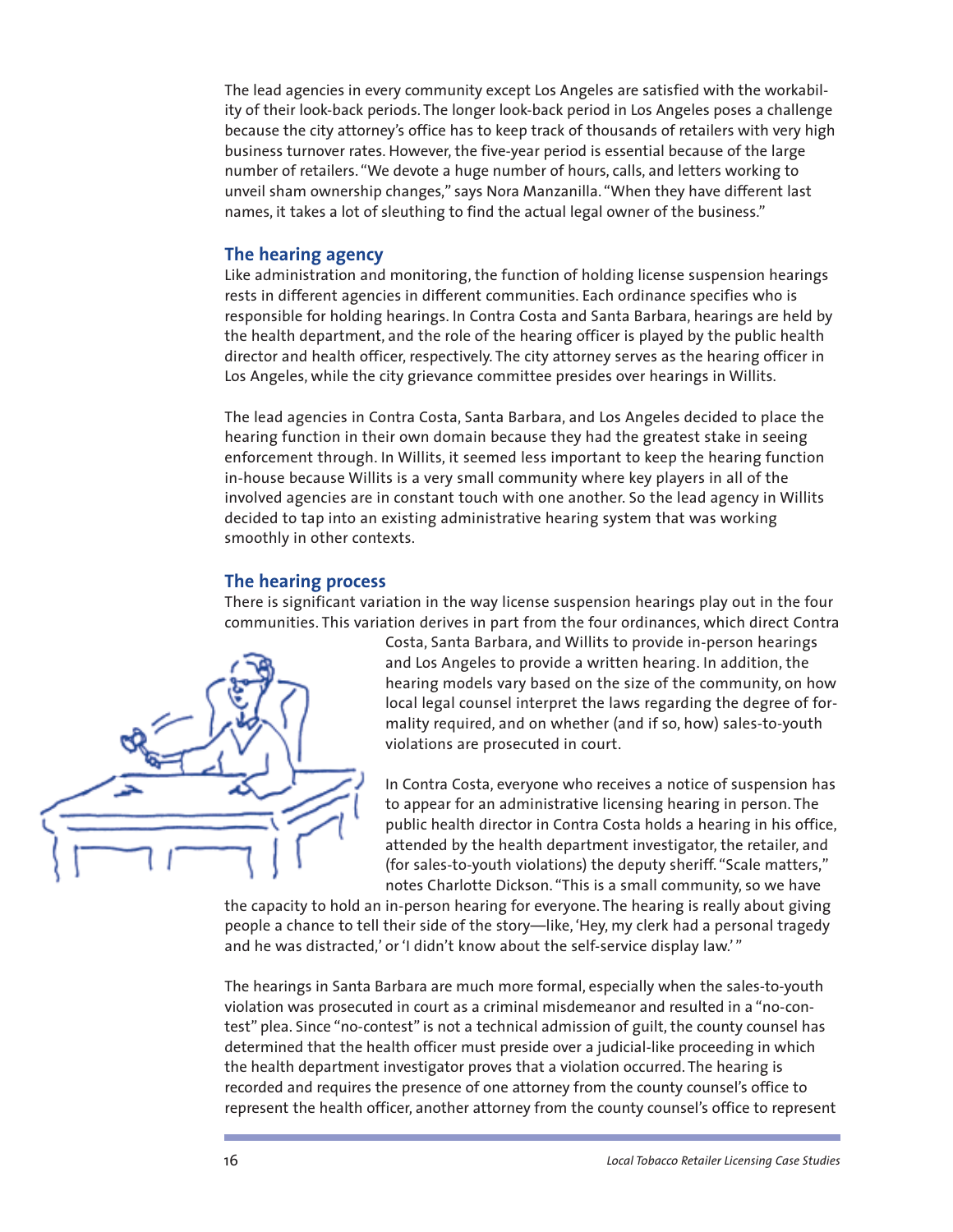the tobacco program staff, the sheriff who witnessed the violation, and the retailer, who may or may not bring along an attorney. In light of the time- and resource-intensive nature of this hearing model, the key players developed a strategy for averting the need for a hearing altogether. The health officer now orders the parties to hold a settlement conference in advance of the hearing, and retailers generally agree to an admission of guilt and a suspension that is less than the time period required by the ordinance.

Willits has a similar approach to Santa Barbara. Since Willits does not prosecute sales-toyouth violations in court but instead takes retailers straight to an administrative licensing hearing, the hearing is the place where the violation is proved for the first and only time. So the hearing looks similar to a court hearing, with the city attorney and witnesses in attendance. However, most violations do not end up in a hearing because the city attorney is willing to negotiate beforehand for a suspension period that is less than the time period set forth in the ordinance.

Los Angeles is distinctive because retailers who want to protest a suspension must do so in writing rather than in person. They may submit written evidence to the city attorney's office in support of their objections. "We are a huge city," explains Nora Manzanilla. "There was no way the city attorney's office was going to take on the enormous task of holding an in-person hearing for every violator." This is another benefit of contracting with the state Food and Drug Branch to prosecute store owners under the STAKE Act, she notes. "Once the FDB gets a judgment against the store owner, we have all the evidence we need to suspend that license." Retailers are entitled to an in-person appeal only if they lose their written hearing.

#### **Discretionary vs. mandatory penalties**

The suspension schedule in Contra Costa's ordinance is discretionary, meaning there is room for the hearing officer to exercise discretion in determining the number days of the suspension. The other three ordinances have suspension schedules that are mandatory that is, a first or repeat violation automatically triggers a suspension for a fixed number of days. The three ordinances with mandatory suspension schedules range from 21 to 30 days for a first-time suspension, which some staff members from the lead agencies believe is too harsh.

The Contra Costa public health director has used the discretion afforded to him by the ordinance to strike what he believes is a fair penalty. He has the prerogative to suspend a license for up to 30 days upon the first offense, but as of June 2005, he had never issued a first-time suspension for more than one week. "He believes that a seven-day suspension is enough to bring retailers into compliance," says Charlotte Dickson. "The decline in sales rates since our ordinance was passed—from 37 percent to 7 percent—has proven this to be true."

The Santa Barbara health department sees advantages and disadvantages to the mandatory suspension schedule. On the upside, it saves the health officer from being accused of unequal treatment. On the downside, it forces the health officer to impose what he considers to be an unduly burdensome 30-day penalty for the first suspension. The health department found a way to build some flexibility into the otherwise mandatory suspension schedule by holding settlement conferences before administrative licensing hearings. In these settlement conferences, retailers have an opportunity to admit their wrongdoing and obtain a suspension period that is shorter than that required by the ordinance.

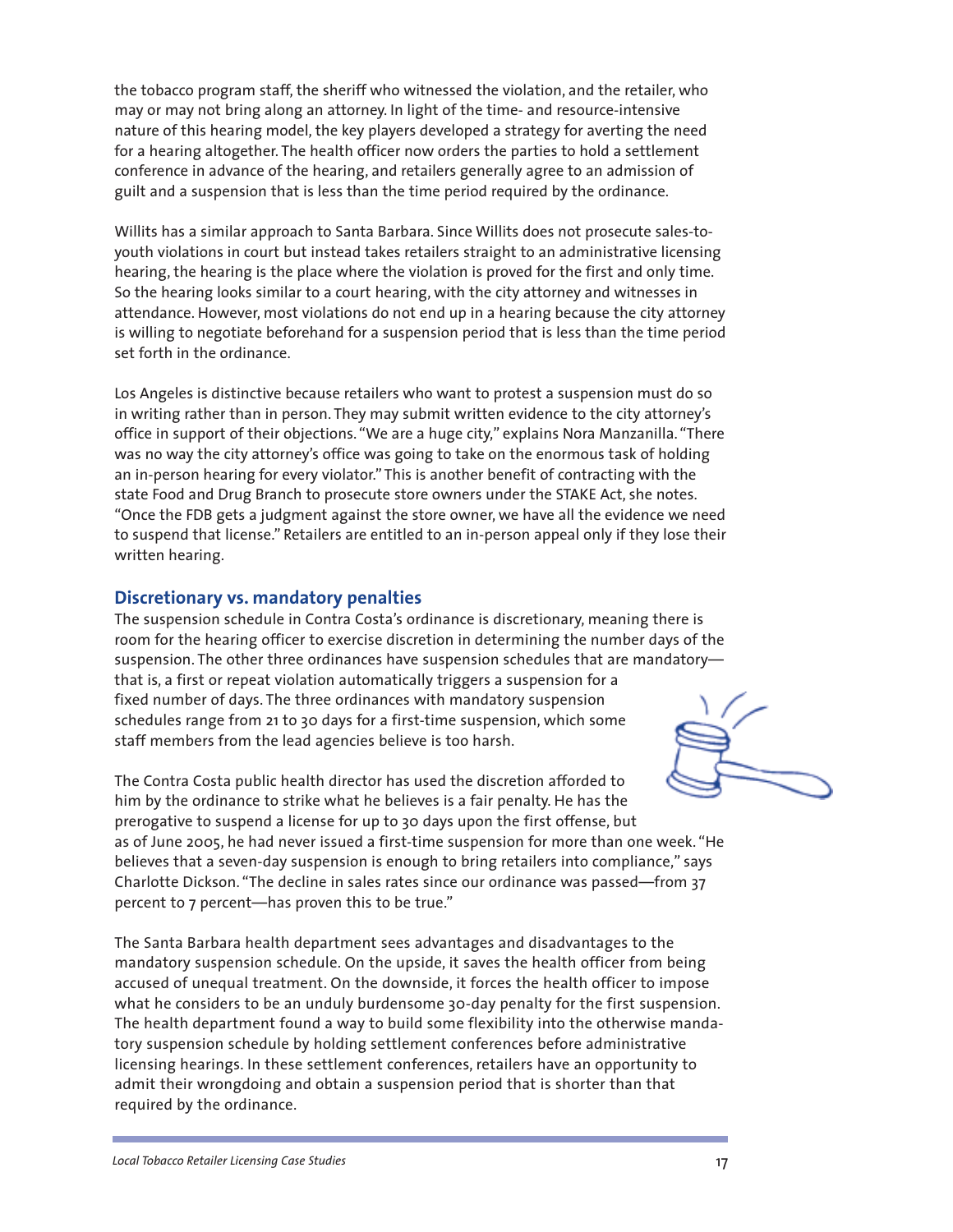Although the suspension schedule in the Willits ordinance does not appear to leave room for discretion, the grievance committee has given it a loose interpretation in order to get around the problem of having to impose first-time suspensions of 21 days. For the few retailers who decline to settle and instead go to an administrative licensing hearing, the grievance committee has issued ten-day suspensions. "Ten days is enough punishment in the eyes of the committee," says Guadalupe Chavez. "Our goal is to keep the burden low on everyone—retailers and city staff alike—while promoting compliance."

Staff members from the Los Angeles city attorney's office are in favor of abiding strictly by their mandatory suspension schedule. "We absolutely can't allow for one retailer to get seven days and another 17 days," says Nora Manzanilla. "I am always able to tell retailers that all violators get the same penalty no matter what."

#### **Appeals process**

In Santa Barbara and Willits, the outcome of an administrative licensing hearing is a "final administrative decision," which means that if the losing party wants to appeal, it must do so in state court. So far, no one in those communities has filed an appeal.

In Contra Costa, the public health director's decision can be appealed to the board of supervisors, which makes a final administrative decision. As of June 2005, only one retailer had appealed a suspension. "He was a 7-11 franchise owner worried about his chances to advance in the corporate hierarchy, so he was willing to go out on a limb," Charlotte Dickson recalls. "He tried, but he lost."

The Los Angeles ordinance provides that appeals go to the police permit review panel, but no retailer has taken a suspension decision that far.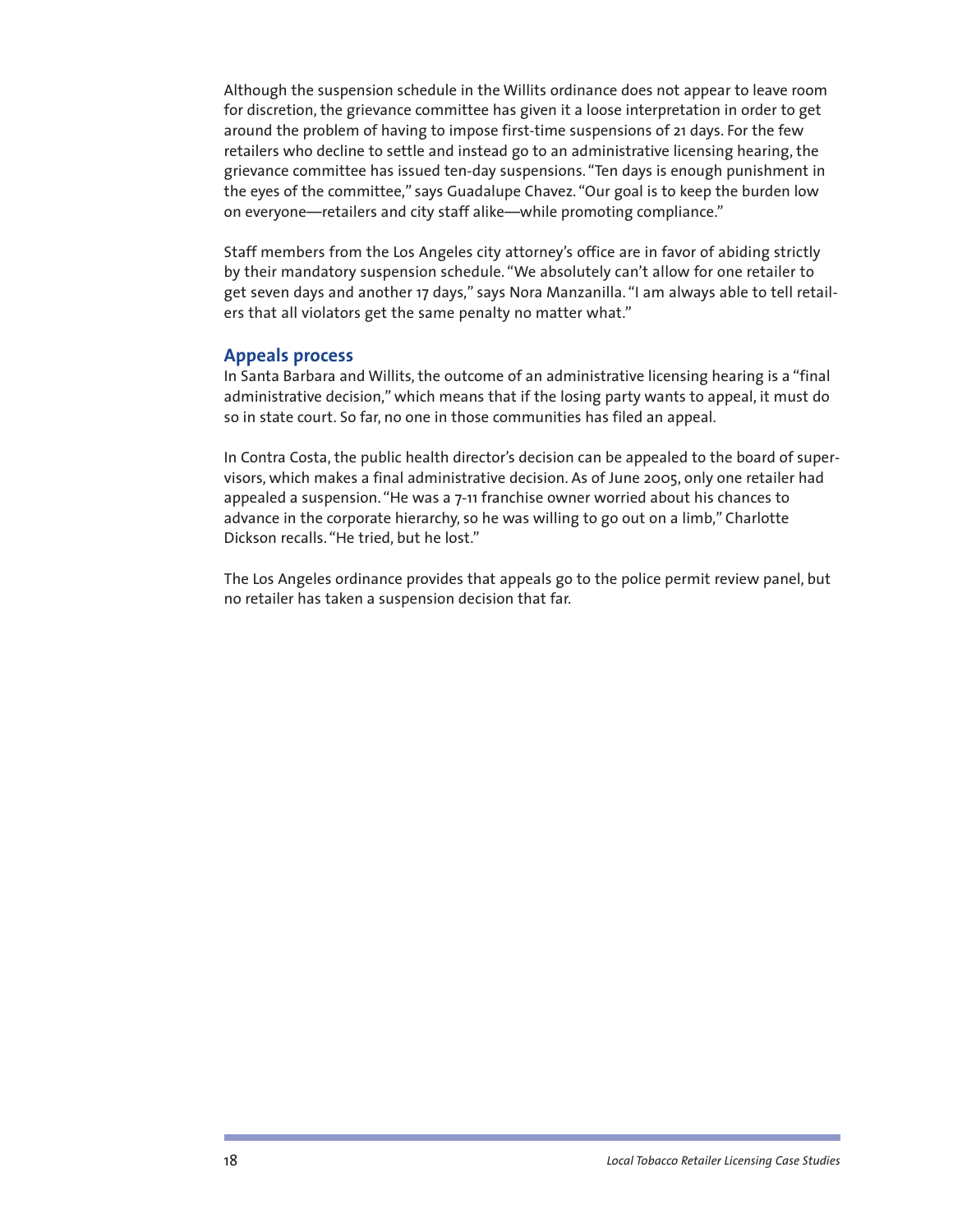## **CONCLUSION**

Each of the four communities highlighted in this report has succeeded in crafting and sustaining a process for enforcing its tobacco retailer licensing ordinance. The absence of a strong state licensing law has resulted in great variation among local licensing programs. Each community studied in this report has built a successful enforcement program around its unique political climate and the particular capabilities and resources of its local agencies. Based on this review, there appears to be no one "right way" to design and run a local tobacco retailer licensing program. For this reason, the case studies do not provide a blueprint of "best practices" for a successful enforcement program.

The case studies do offer some insight, however, into the nature of the lead agencies and their decision-making processes in communities that manage to implement aggressive enforcement of local tobacco retailer licensing ordinances. The lead agencies in all four communities have an unwavering commitment to a strong licensing program, even in the face of struggles and setbacks. They are deeply familiar with their communities, which allows them to assess and manage facilitators and barriers to their goal. And they have worked to cultivate relationships with key players at critical junctures from passage to enforcement of their ordinances. Ultimately, these agencies did what they needed to do to get a strong licensing program up and running in order to reduce tobacco use among youth in their communities.

The local tobacco retailer licensing movement continues to grow in the absence of a state tobacco retailer licensing law that could bring a comprehensive and uniform approach to the problem of illegal tobacco sales to minors. Communities that followed the early adopters of tobacco retail licensing laws have passed or are in the process of passing new licensing ordinances that include provisions designed to avoid some of the challenges identified by their predecessors.

Resources are readily available to local communities embarking on this effort who want assistance with organizing around licensing, drafting licensing ordinance language, or implementing and enforcing licensing ordinances. These resources are listed in Appendix B.

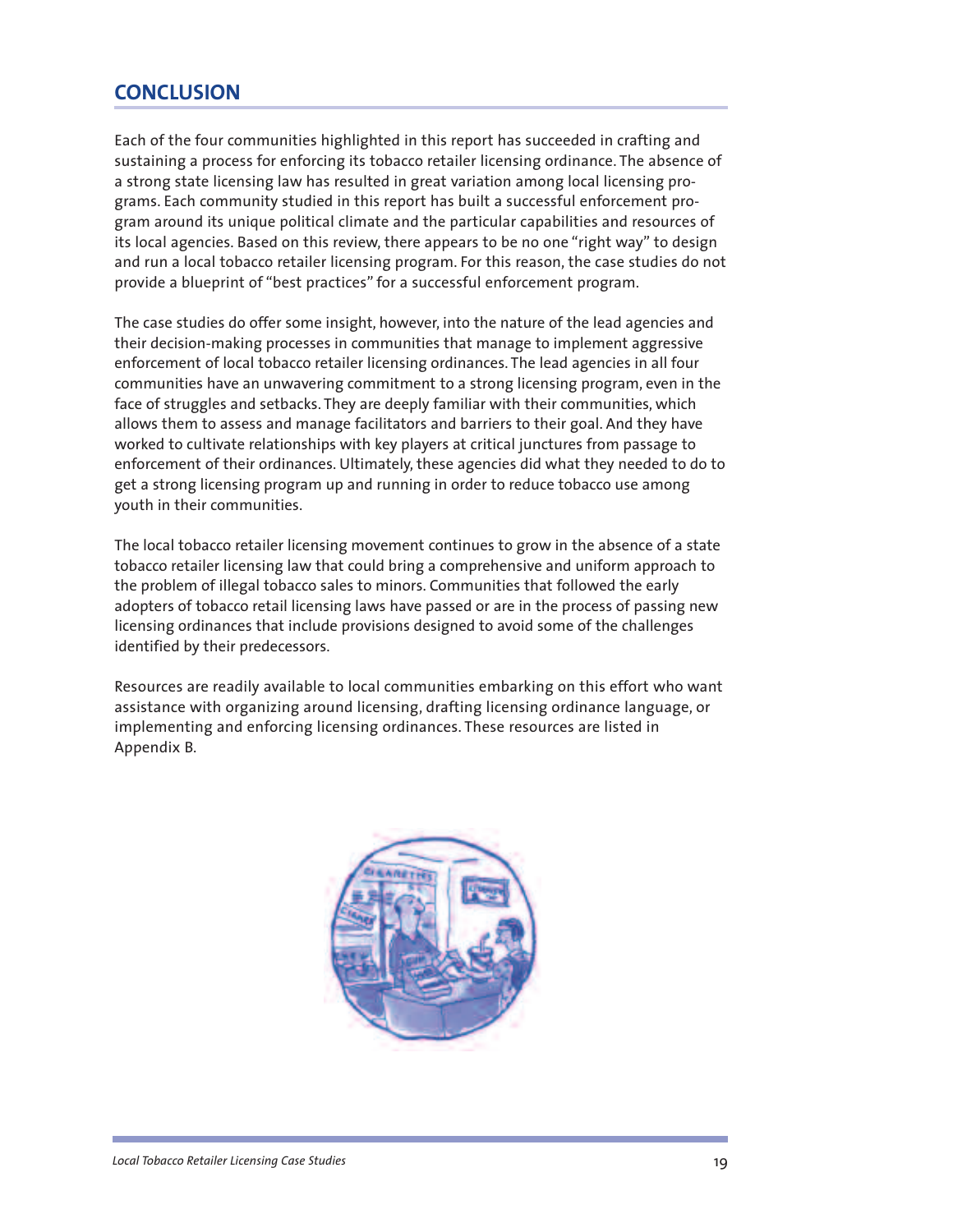## **APPENDIX A:**

## **Comparing the Four Communities' Licensing Ordinances**

|                                                              | <b>Contra Costa County</b>                                                                                                                                                      | <b>Santa Barbara County and</b><br>the City of Goleta                                                                                                                                                          | <b>City of Willits</b>                                                                                                                                                                                                                                                | <b>City of Los Angeles</b>                                                                                                                                                                                                     |
|--------------------------------------------------------------|---------------------------------------------------------------------------------------------------------------------------------------------------------------------------------|----------------------------------------------------------------------------------------------------------------------------------------------------------------------------------------------------------------|-----------------------------------------------------------------------------------------------------------------------------------------------------------------------------------------------------------------------------------------------------------------------|--------------------------------------------------------------------------------------------------------------------------------------------------------------------------------------------------------------------------------|
| <b>Number of retailers</b>                                   | 125                                                                                                                                                                             | 96                                                                                                                                                                                                             | 13                                                                                                                                                                                                                                                                    | 5,000                                                                                                                                                                                                                          |
| One vs. two-step<br>enforcement process'                     | Two-step                                                                                                                                                                        | Two-step                                                                                                                                                                                                       | One-step                                                                                                                                                                                                                                                              | Two-step                                                                                                                                                                                                                       |
| Fee as of 6/06                                               | \$160 license fee<br>\$348 hearing fee<br>\$110 reinspection fee                                                                                                                | \$30                                                                                                                                                                                                           | \$15                                                                                                                                                                                                                                                                  | \$208                                                                                                                                                                                                                          |
| <b>Issuing agency</b>                                        | Tax collector                                                                                                                                                                   | Treasurer-tax collector                                                                                                                                                                                        | City business license clerk                                                                                                                                                                                                                                           | Office of finance                                                                                                                                                                                                              |
| <b>Monitoring agency</b>                                     | Sales-to-youth laws: sheriff<br>Point-of-sale laws: health<br>department                                                                                                        | Sales-to-youth laws: sheriff<br>Point-of-sale laws: health<br>department                                                                                                                                       | Health department                                                                                                                                                                                                                                                     | California Food and<br>Drug Branch                                                                                                                                                                                             |
| <b>Hearing officer/body</b>                                  | Public health director                                                                                                                                                          | Health officer                                                                                                                                                                                                 | City grievance committee                                                                                                                                                                                                                                              | City attorney                                                                                                                                                                                                                  |
| <b>Type of initial hearing</b>                               | In person                                                                                                                                                                       | In person                                                                                                                                                                                                      | In person                                                                                                                                                                                                                                                             | In writing                                                                                                                                                                                                                     |
| Look-back period <sup>2</sup>                                | Two years                                                                                                                                                                       | Two years                                                                                                                                                                                                      | Three years                                                                                                                                                                                                                                                           | Five years                                                                                                                                                                                                                     |
| <b>Discretionary vs.</b><br>mandatory penalties <sup>3</sup> | Discretionary                                                                                                                                                                   | Mandatory                                                                                                                                                                                                      | Mandatory                                                                                                                                                                                                                                                             | Mandatory                                                                                                                                                                                                                      |
| <b>Penalty schedule for</b><br>license violators             | 1st violation: up to 30 days<br>suspension<br>2 <sup>nd</sup> violation in 2 years: up to 90<br>days suspension<br>3rd violation or more in 2 years:<br>up to 1 year suspension | 1st violation: letter of warning<br>2 <sup>nd</sup> violation in 2 years: 30-day<br>suspension<br>3rd violation 2 years: 90-day<br>suspension<br>4 <sup>th</sup> violation in 2 years: 12-<br>month suspension | 1st violation: 14 days or proof of<br>retailer compliance training<br>2 <sup>nd</sup> violation in 3 years: 21-day<br>suspension<br>3rd violation in 3 years: 30-day<br>suspension<br>4 <sup>th</sup> violation in 3 years: revoca-<br>tion with no option to reapply | 1st violation: letter of reprimand<br>2 <sup>nd</sup> violation in 5 years: 30-day<br>suspension<br>3 <sup>rd</sup> violation in 5 years: 90-day<br>suspension<br>4 <sup>th</sup> violation in 5 years: 12-month<br>suspension |

<sup>1</sup> In a two-step enforcement process, the community prosecutes sales-to-youth violations in court before imposing license-related penalties on retailers. In a one-step enforcement process, the community imposes license-related penalties for sales-to-youth violations without going first to court.

2 Refers to the time period that the ordinance "looks back" to count repeat violations against a particular retailer.

3 A discretionary penalty leaves the hearing officer room to exercise discretion in determining the number of days of a suspension. In a mandatory penalty schedule, a first or repeat violation automatically triggers a suspension for a fixed number of days.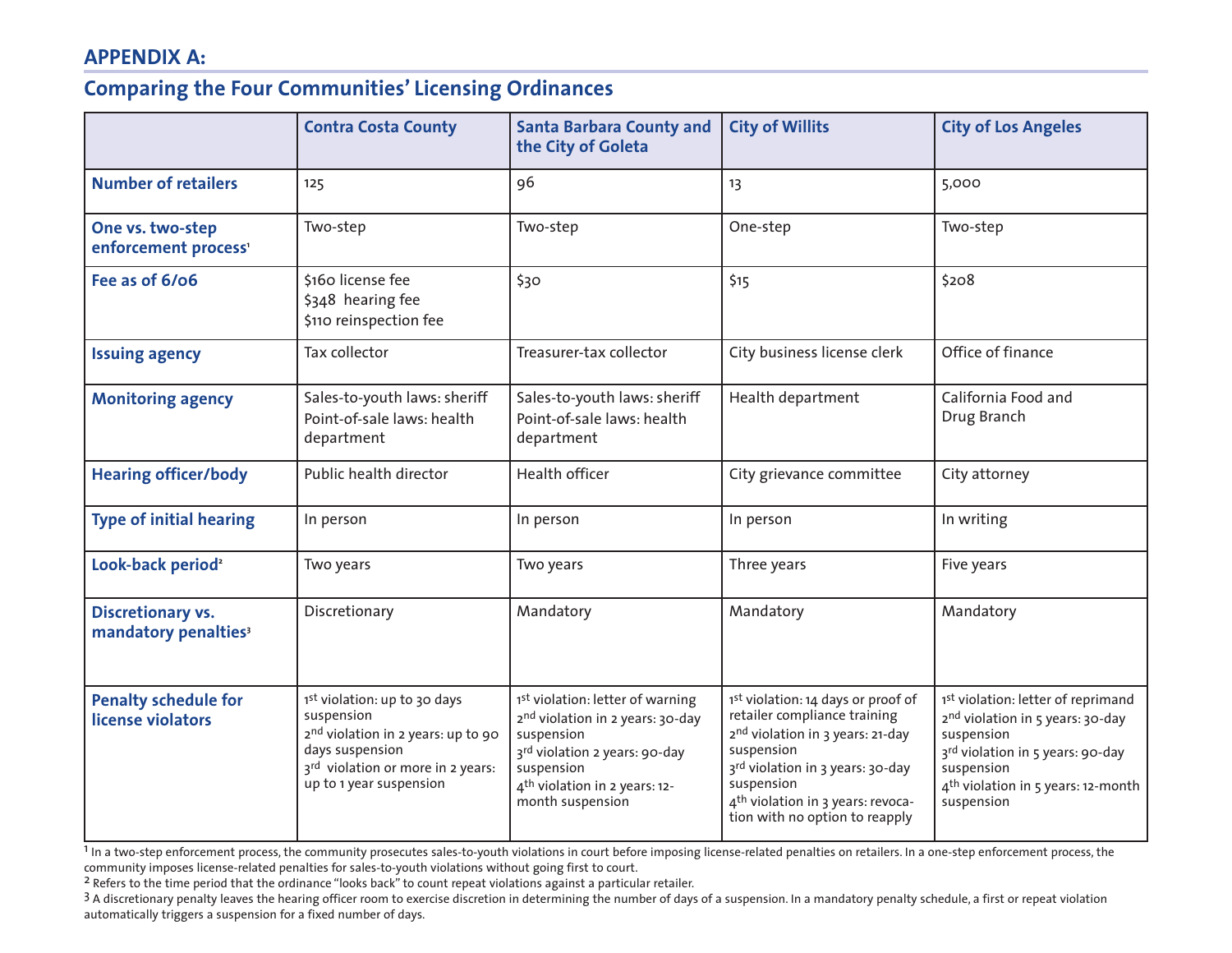## **APPENDIX B:**

#### **Resources**

#### **COMMUNITY CONTACTS**

#### **Contra Costa County**

Denice A. Dennis, MPH Tobacco Prevention Project Manager Contra Costa Health Services 597 Center Avenue Martinez, CA 94553 (925) 313-6825 (tel) **ddennis@hsd.cccounty.ca.us**

#### **Santa Barbara County**

Dawn M. Dunn, MPH Project Director, Tobacco Prevention Settlement Program Santa Barbara County Public Health Department 300 San Antonio Road Santa Barbara, CA 93110 (805) 681-5407 (ph) **dawn.dunn@sbcphd.org**

#### **Willits** Guadalupe Chavez Project Director, Tobacco Control Project Mendocino County Department

of Public Health 1120 Dora Street Ukiah, CA 95482 (707) 472-2695 (ph) **chavezg@co.mendocino.ca.us**

#### **City of Los Angeles**

Nora Manzanilla Administrative Coordinator, Tobacco Enforcement Program Los Angeles Office of the City Attorney 200 N. Main Street, 500 City Hall East Los Angeles, CA 90012 (213) 978-7742 (tel) **nmanzan@atty.lacity.org** 

## **Technical Assistance Legal Center (TALC)**

TALC is funded by the California Department of Health Services to provide legal technical assistance to local tobacco control projects. TALC's Model California Ordinance Requiring a Tobacco Retailer License is available on TALC's website (**http://talc.ph.org**), and TALC attorneys are available to provide legal technical assistance on customizing the ordinance to meet specific community needs. For further information, e-mail **TALC at talc@phi.org** or call (510) 444-8252.

#### **Center for Tobacco Policy and Organizing**

The Center is funded by the California Department of Health Services to provide technical assistance on policy campaigns to local tobacco control projects. The Center's staff is available to help develop a campaign plan around licensing and to provide ongoing technical assistance as the campaign rolls out. For further information, visit the Center's website (**www.californialung.org/thecenter**) or call (916) 442-4299.

#### **California Board of Equalization (BOE)**

The BOE maintains a list of tobacco retailers for the purpose of enforcing the state licensing law. The BOE is required by law to provide a free list of licensed local tobacco retailers to a local agency who will use the list for enforcement activities. If the list is requested for non-enforcement activities, such as merchant education or research, the BOE will provide a fee quote before creating the list. Requests must be made in writing and include the requester's name, professional title, agency they work for, an explanation of why the list is being requested, and the name of the locale, city or county. The BOE will provide a CD with a spreadsheet of the account number, name (and/or business name) and address of the retailers in the area. Questions or requests should be directed to Rebecca Vega Olivas at **rolivas@boe.ca.gov** or 916-327-7209.